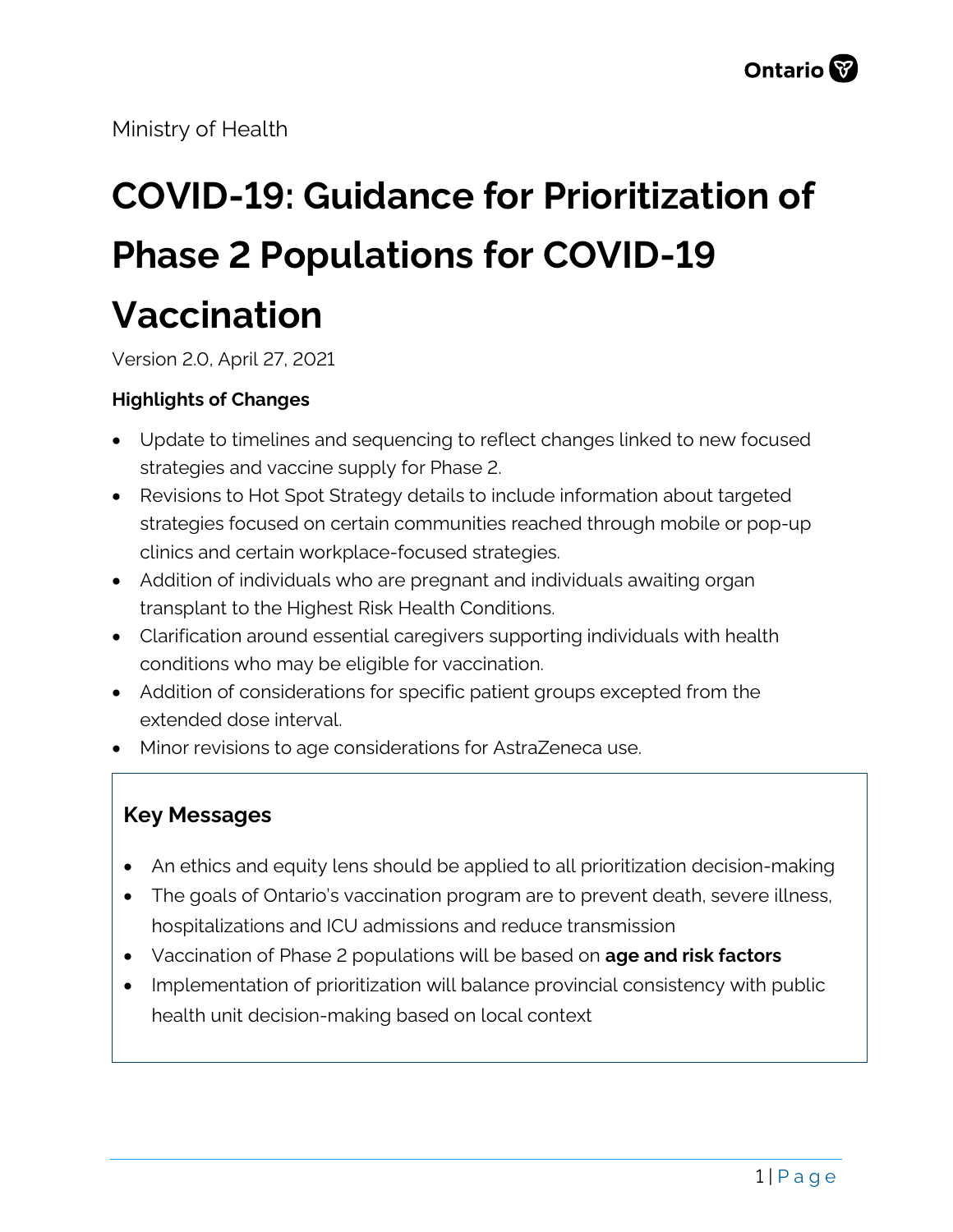

This guidance provides basic information only. It is not intended to take the place of medical advice, diagnosis or treatment, or legal advice.

• Please check the Ministry of Health (MOH) [COVID-19 website](http://www.health.gov.on.ca/en/pro/programs/publichealth/coronavirus/2019_guidance.aspx) regularly for updates to this document, list of symptoms, other guidance documents, directives and other information.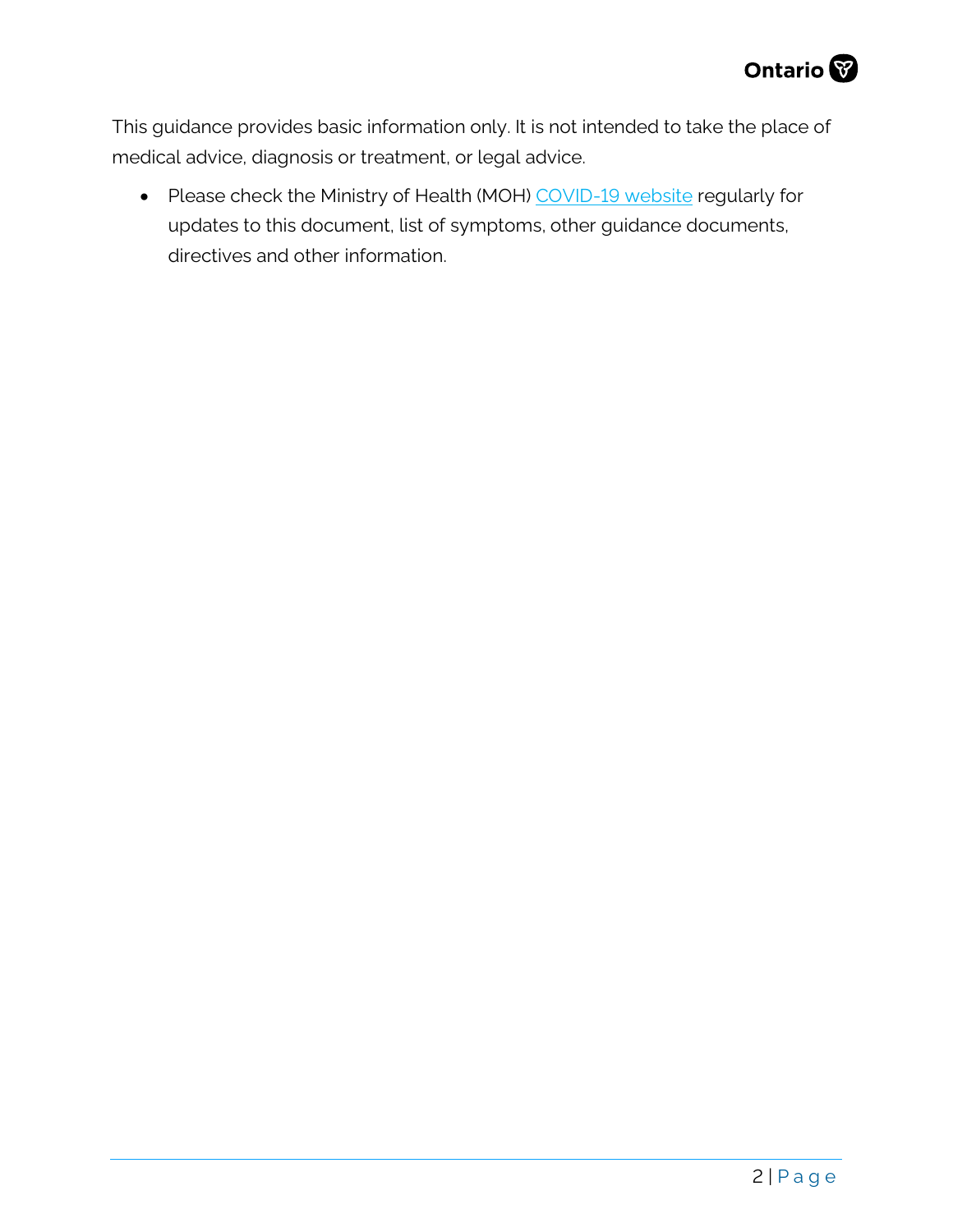## **Table of Contents**

| 11. PRIORITIZATION OF POPULATIONS FOR ASTRAZENECA/COVISHIELD VACCINE26 |  |
|------------------------------------------------------------------------|--|
|                                                                        |  |
|                                                                        |  |
|                                                                        |  |
|                                                                        |  |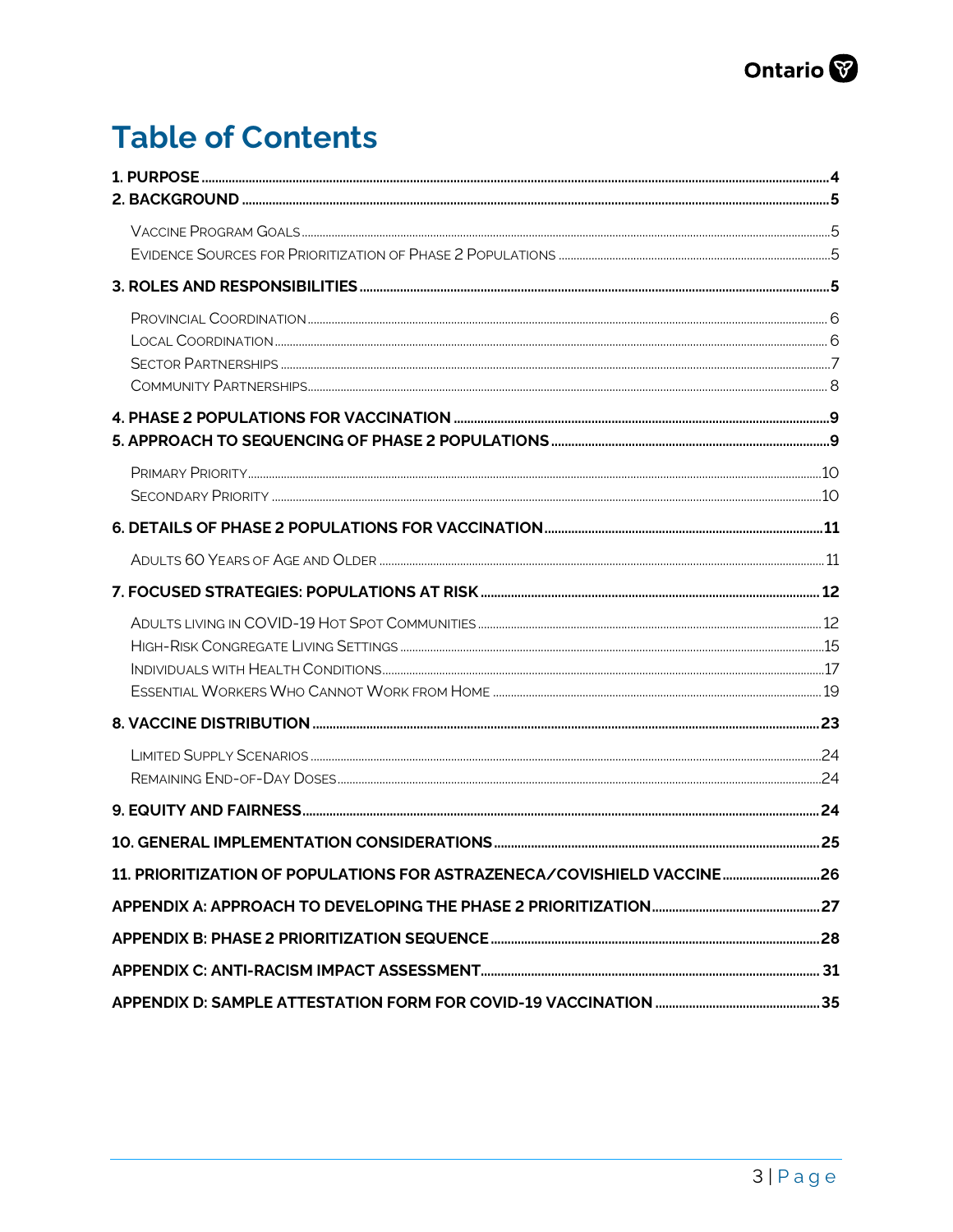## <span id="page-3-0"></span>**1. Purpose**

The purpose of this document is to provide guidance regarding the rollout of vaccination of Phase 2 populations identified in Ontario's COVID-19 vaccination program. As the vaccine program continues to evolve, additional guidance may be provided, including relating to the use of specific vaccines (e.g. AstraZeneca/COVISHIELD, Johnson & Johnson).

This document intends to ensure provincial consistency while maintaining regional and local flexibility to respond to local and regional contexts and data. Ontario's Phase 2 approach aligns with the [recommendations issued by the National Advisory](https://www.canada.ca/en/public-health/services/immunization/national-advisory-committee-on-immunization-naci/guidance-prioritization-key-populations-covid-19-vaccination.html#a3)  [Committee on Immunization \(NACI\)](https://www.canada.ca/en/public-health/services/immunization/national-advisory-committee-on-immunization-naci/guidance-prioritization-key-populations-covid-19-vaccination.html#a3) on the prioritization of key populations for COVID-19 immunization. Information on Ontario's process for developing the Phase 2 prioritization is provided in Appendix A.

Public Health Units (PHU) and vaccination program partners are expected to follow the guidance when planning and delivering vaccination to Phase 2 populations. All PHUs should publish their vaccination plans, in alignment with the principles of the [Ethical Framework.](https://files.ontario.ca/moh-ethical-framework-for-covid-19-vaccine-distribution-en-2020-12-30.pdf) 

Individuals may fall into more than one Phase 2 group. Where overlap occurs, individuals can pursue the earliest vaccination opportunity that is presented to them.

- As vaccine supply is delivered across the province, Public Health Units may vary in their rate of vaccine administration based on local context.
- It is likely that vaccination of Phase 2 populations will begin before all Phase 1 populations have been offered a first dose of vaccine, and that there will be overlap of the end of Phase 1 and the beginning of Phase 2.
- Individuals from Phase 1 who have not yet been vaccinated, remain eligible during Phase 2 and should be prioritized for vaccination, including health care workers who are considered lowest risk (i.e. those who work from home/remotely).

<span id="page-3-1"></span>This guidance provides implementation considerations to support PHU and partner planning. Further implementation guidance and details may be provided beyond this document.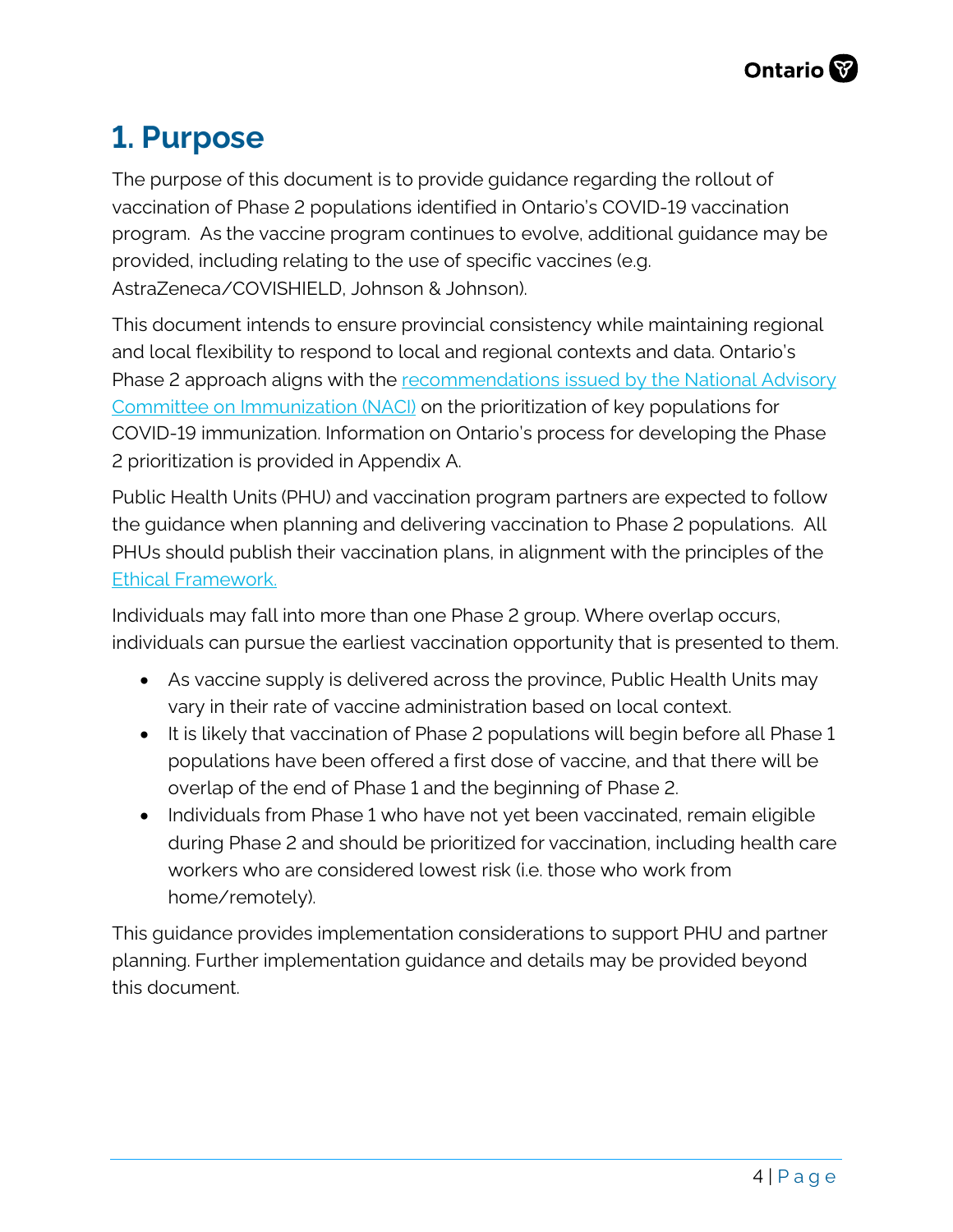## **2. Background**

### <span id="page-4-0"></span>**Vaccine Program Goals**

- The following are Ontario's COVID-19 vaccine program goals (in the order identified below) guiding the prioritization of Phase 2 populations, in an equitable and fair manner, in alignment with Ontario's **[Ethical Framework:](https://files.ontario.ca/moh-ethical-framework-for-covid-19-vaccine-distribution-en-2020-12-30.pdf)** 
	- 1. Prevent deaths
	- 2. Prevent illness, hospitalization and ICU admissions
	- 3. Reduce transmission
- These objectives may be updated as new evidence emerges and as the situation in Ontario evolves.

### <span id="page-4-1"></span>**Evidence Sources for Prioritization of Phase 2 Populations**

Several sources of evidence were considered in the determination of the prioritization of Phase 2 populations, including:

- Research and analysis conducted by **Ontario's COVID-19 Science Advisory** [Table.](https://covid19-sciencetable.ca/)
- Ontario COVID-19 outbreak data obtained from the Provincial Case and Contact Management System.
- Outbreaks and case data from sector-specific Ministry databases
- Peer-reviewed publications on the impacts of age, health conditions, and comorbidities on the risk of severe outcomes from COVID-19 infection.

## <span id="page-4-2"></span>**3. Roles and Responsibilities**

All partners, including vaccine recipients, have important roles to play in ensuring the success of Ontario's vaccination program, and in preserving integrity and ethics in the distribution of vaccines in Ontario.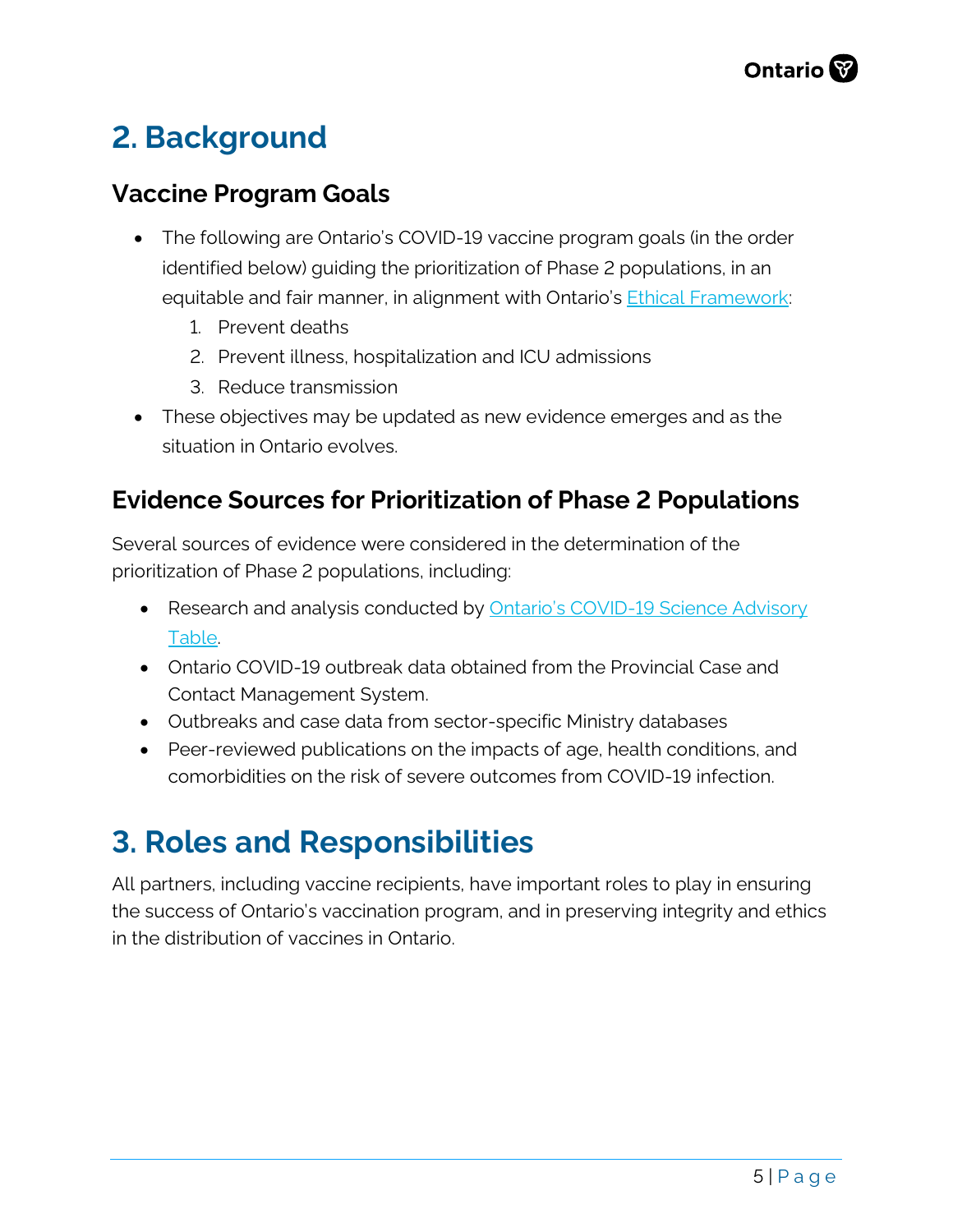## <span id="page-5-0"></span>**Provincial Coordination**

#### **Ministry of Health (MOH)**

- Set priorities, sequencing and vaccination program objectives and goals. Monitor and report on provincial progress. Support healthcare system in implementation of the vaccine program.
- Provide data and advice as needed to support PHUs in developing, monitoring, and refining local vaccination programs to ensure priority population groups are reached and intended objectives are achieved.

#### **Other Provincial Ministries and Directorates (including SOLGEN, ARD, IAO, MMAH, OMAFRA, MCCSS, MSAA etc.)**

- Provide expertise and recommendations during the prioritization process in relation to their sectors and at-risk populations.
- Engage relevant communities and organizations on vaccination priorities and appropriate models for vaccine delivery. Support policies and strategies for immunization.
- Support PHU vaccination activities as requested. For example, provide lists of congregate living facilities in each region to support PHU outreach, facilitate communications or engagement with specific sectors and communities.

### <span id="page-5-1"></span>**Local Coordination**

#### **Public Health Units (PHU)**

- Lead local vaccination programs working with partners from all sectors as relevant; conduct prioritization in accordance with provincial guidance and direction and in consideration of local context and the relative impact of COVID-19 on, and needs of, different populations and communities.
- Establish committees or similar groups on prioritization that include diverse views from affected parties, groups, health sector partners and community agencies and organizations to inform local decision-making.
- Communicate regional vaccination plan with all partners and the broader public.

#### **Ontario Health (OH)**

• Support vaccination program coordination with local health system partners.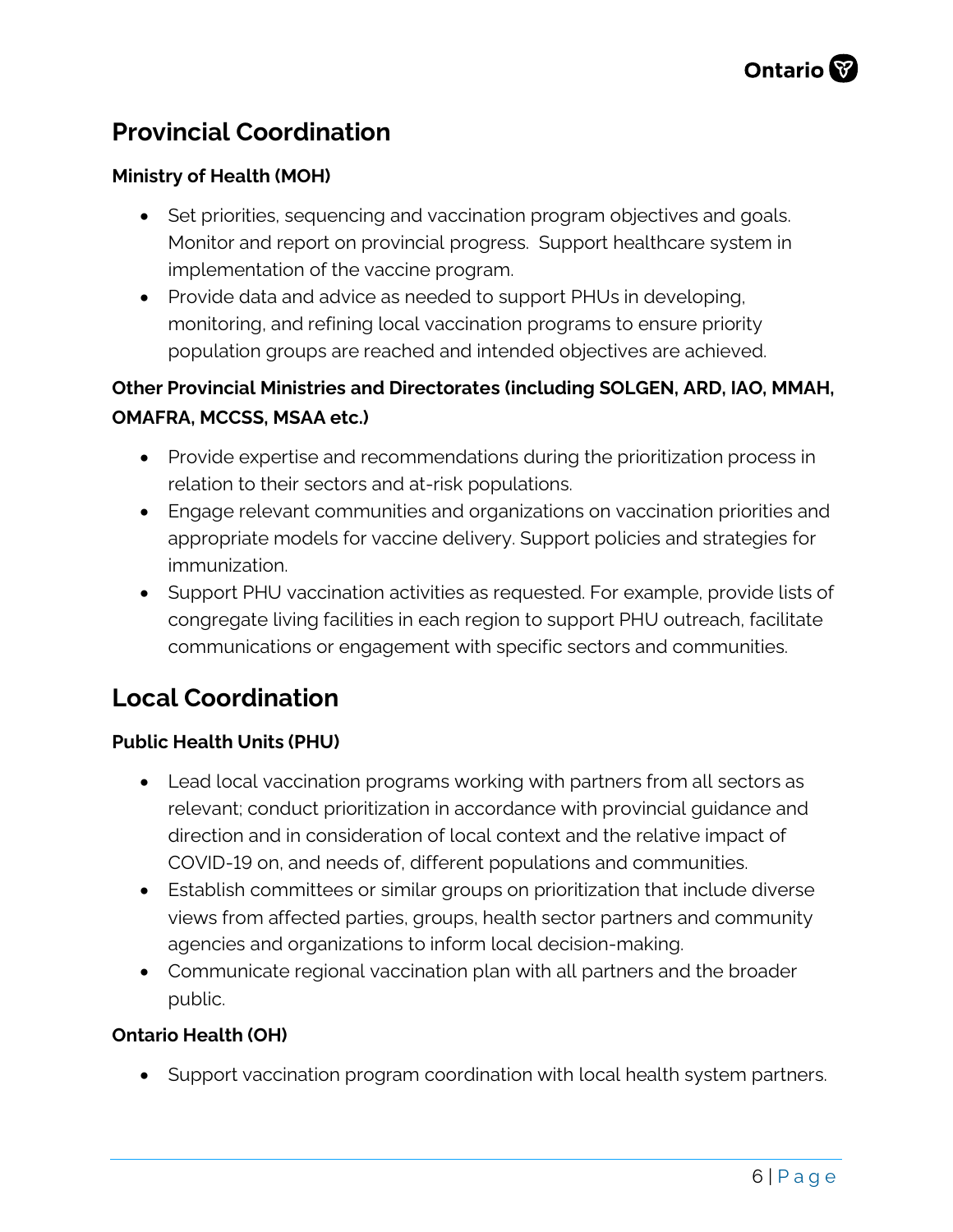## <span id="page-6-0"></span>**Sector Partnerships**

#### **Health Care Organizations**

- Where relevant and appropriate, participate as partners in the planning and delivery of COVID-19 vaccines to ensure equitable access to and uptake of vaccines.
- Facilitate outreach and information sharing with vaccine-eligible patients about vaccination opportunities.

#### **Primary Care Professionals and Specialists**

- Facilitate identification and outreach to vaccine-eligible patients with at-risk health conditions.
- Support and provide vaccination of patients with eligible at-risk health conditions.
- Support and encourage vaccination of patients through counselling, education, and answering questions.

#### **Pharmacies**

- Support and encourage vaccination of patients through counselling, education, and answering questions.
- Provide vaccination as part of the pharmacy vaccination delivery process.
- Pharmacies participating in vaccine distribution should follow vaccine specific guidance.

#### **Owners and Operators of Congregate Living Facilities**

- Collaboratively work with vaccinators to facilitate vaccination of congregate living populations.
- Support the informed consent process with substitute decision makers for clients who are incapable to consent for themselves.
- <span id="page-6-1"></span>• Develop enabling policies and strategies to support vaccination.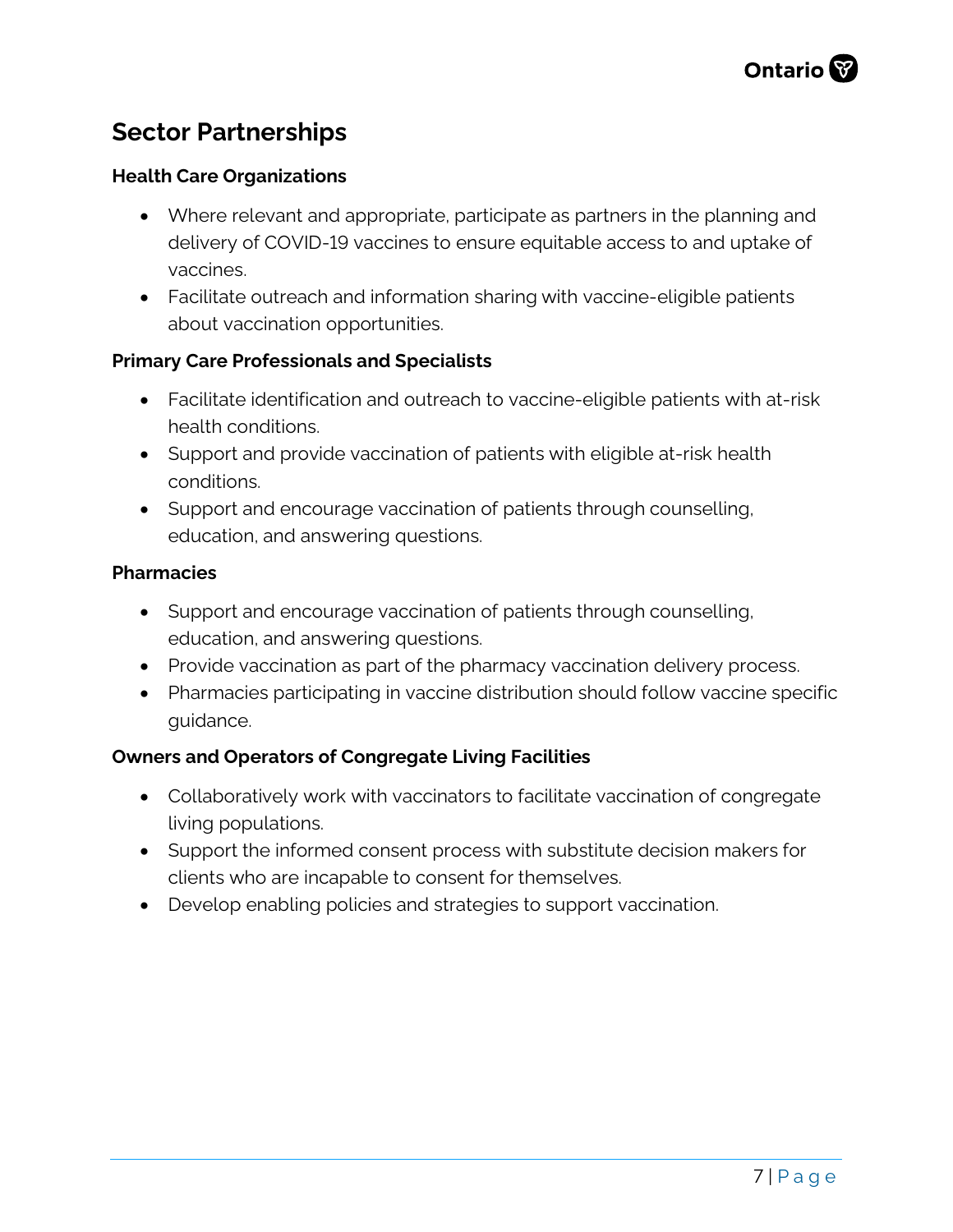## **Community Partnerships**

#### **Employers and Workplace Owner-Operators**

- Support and facilitate vaccination operations where requested.
- Promote awareness and education of vaccine for staff.
- Develop enabling policies to support staff vaccination.

#### **Professional Regulators**

• Where requested by PHUs, facilitate communications with membership about vaccination plans and opportunities, and support the provision of information to public health as relevant and appropriate for vaccination planning and implementation.

#### **Unions and Professional Associations**

- Facilitate communications about vaccination plans, where requested by public health.
- Encourage vaccine uptake among workers and professionals.

#### **Municipal Partners and Local Service Boards (e.g., Municipal Service Managers, Community Emergency Management Coordinators)**

- Support Public Health Unit vaccination programs.
- Participate on established committees, as requested, to inform local decisionmaking on vaccination implementation.

#### **Community-Based Organizations and Community Partners (e.g., faith-based organizations, community centers)**

- Partner with PHUs, vaccine clinics and other partners where requested to provide input and community perspectives on local vaccination plans and preferred vaccine delivery models, including the unique needs of different populations and communities, barriers to vaccine access and uptake, and ways to address these barriers.
- Partner with PHUs where requested to provide vaccine clinic locations.
- Collaborate with vaccine clinics, health care partners and PHUs where requested on raising awareness around eligibility for vaccine, increasing vaccine confidence, addressing concerns or misperceptions, and providing information and assistance with accessing vaccine clinics.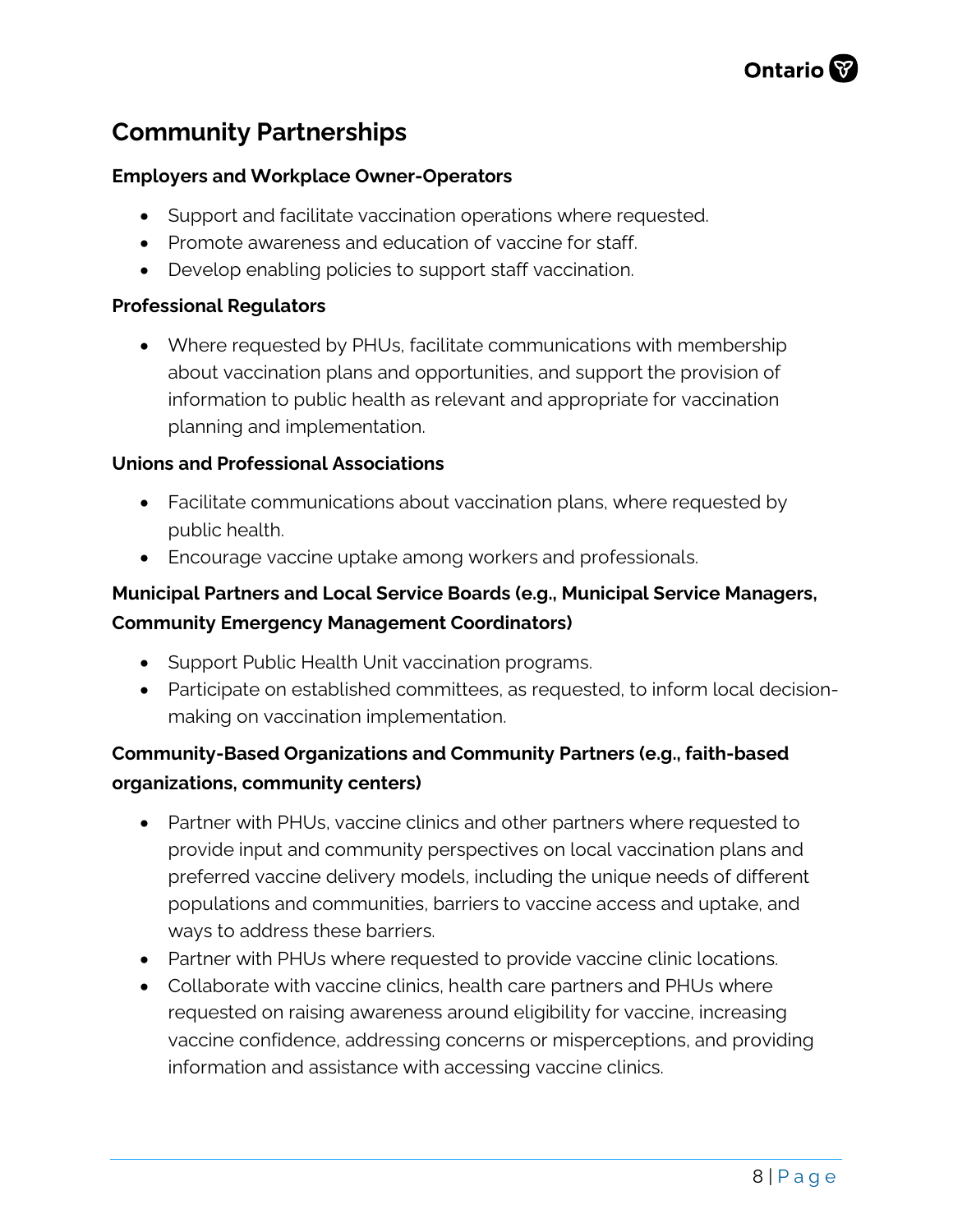

## <span id="page-8-0"></span>**4. Phase 2 Populations for Vaccination**

In Phase 2, vaccines will initially be made available to population groups based primarily on age and risk, including adults aged 60-79 years of age and groups recognized to have greater risk associated with hot spot communities, congregate living settings as well as highest and high-risk health conditions. Additional focused strategies will support vaccination of Essential Workers Who Cannot Work from Home and at-risk health conditions

## <span id="page-8-1"></span>**5. Approach to Sequencing of Phase 2 Populations**

- The goal of this arm of the provincial vaccination program is to vaccinate all eligible and willing individuals as quickly as possible.
- Sequencing within the phase 2 populations should follow the priority order outlined below.
- When all reasonable efforts have been made to offer a first dose of vaccine to all those within the Primary Priority, vaccination can proceed for those in the Secondary Priority.
- PHUs should follow provincial direction on reporting on progress and status of vaccination through priority populations.
	- o All efforts should be made to follow the provincial prioritization guidance while recognizing that local context may require some variation. Any major deviation from the prioritization order outlined in this guidance should be made in discussion with the Ministry of Health.
- <span id="page-8-2"></span>• See Appendix B for a detailed overview of the sequencing and prioritization of all Phase 2 populations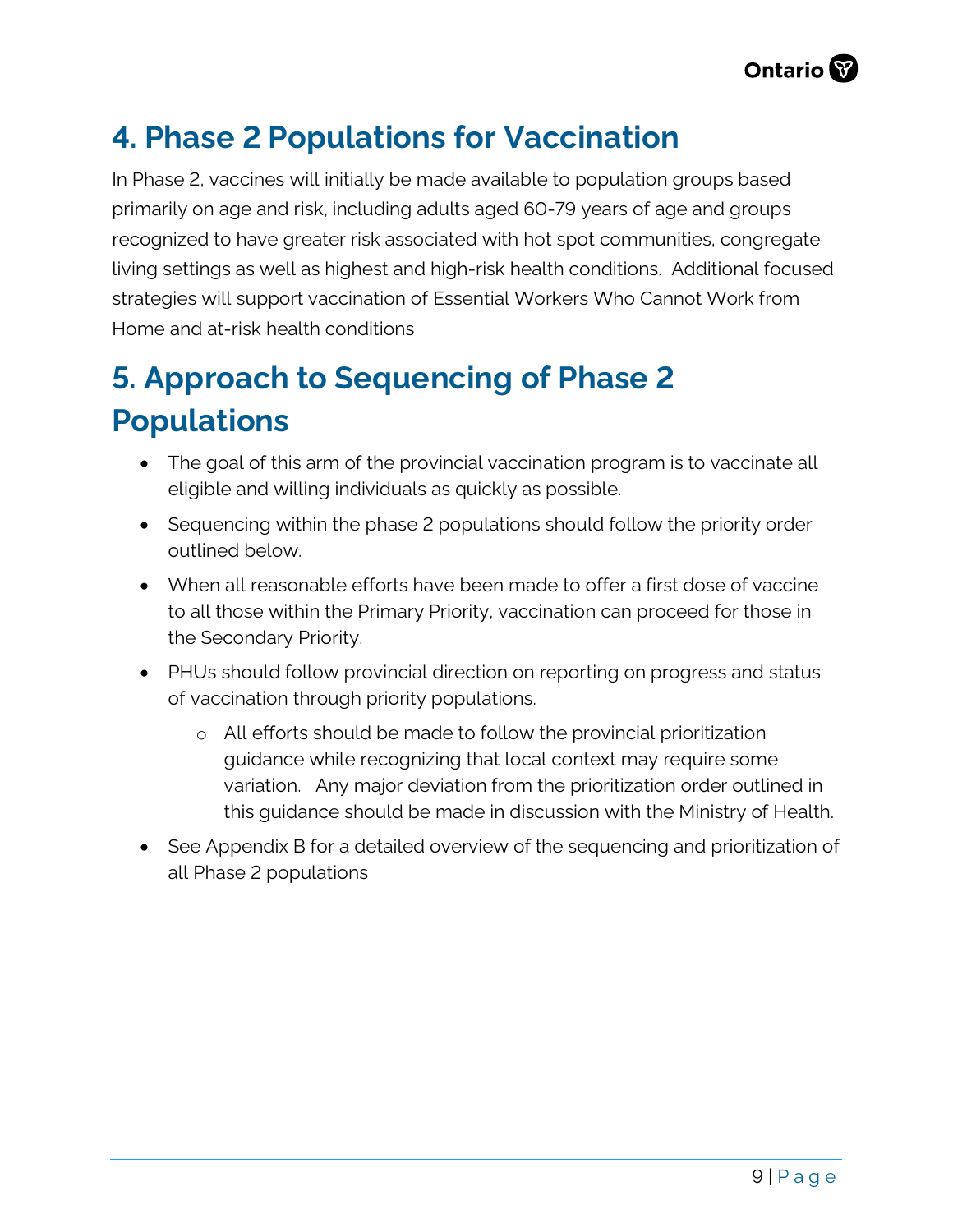## **Primary Priority**

The groups identified as a Primary Priority should be offered a vaccine first in Phase 2 of Ontario's vaccination program. There is no relative prioritization within the primary priority groups (i.e., they should be offered vaccinations concurrently). PHUs should work to vaccinate these populations at an equitable pace, in consideration of the size of these populations and local context.

- Adults aged 60-79
- Individuals with health conditions, starting with Highest Risk and High Risk health conditions<sup>[1](#page-9-1)</sup>
- Residents, Essential Caregivers<sup>[2](#page-9-2)</sup> and Staff of High-Risk Congregate Living **Settings**
- Adults aged 50+ in COVID-19 Hot Spot Communities (with 18+ at popup clinics)
- Certain Essential workers who cannot work from home in the First Group<sup>3</sup>.

## <span id="page-9-0"></span>**Secondary Priority**

The groups identified in Secondary Priority are those that should be offered a first dose of vaccine in Phase 2 of Ontario's vaccination program when all reasonable efforts have been made to offer a first dose of vaccine to most of those within the Primary Priority.

- Remaining individuals with High Risk Health Conditions and Individuals with At-Risk Health Conditions
- Remaining Hot Spot communities
- Essential Workers who cannot work from home in the First Group and then proceeding to those in the Second Group.

<span id="page-9-1"></span><sup>&</sup>lt;sup>1</sup> Includes up to 1 essential caregiver for those in the Highest Risk group and certain caregivers for those in the High-Risk group.

<span id="page-9-2"></span><sup>&</sup>lt;sup>2</sup> Essential Caregivers are included for the following congregate settings: developmental services, mental health and addictions congregate settings, homes for special care, children's residential facilities, and Indigenous healing and wellness facilities

<span id="page-9-3"></span><sup>3</sup> Includes education staff across Ontario supporting (1) students with complex special education needs, (2) students not able to wear a mask or practice other prevention measures as well as education workers living or working in select hot spot communities, and child care workers in licensed child care settings.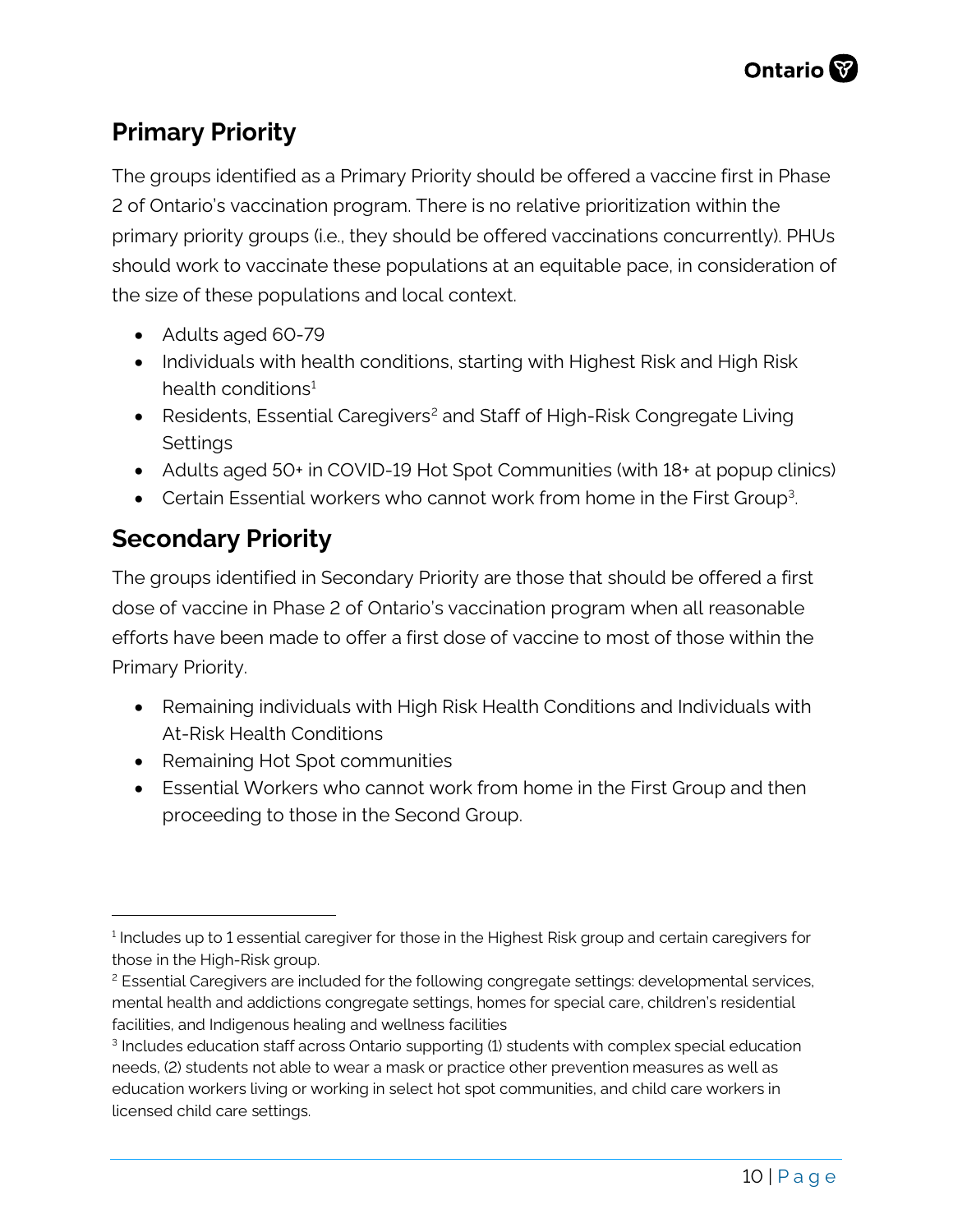

#### **Figure 1: Projected Timing of Phase 2 Sequence**

All timelines subject to vaccine supply availability

## <span id="page-10-0"></span>**6. Details of Phase 2 Populations for Vaccination**

## <span id="page-10-1"></span>**Older Adults (60 Years of Age and Older)**

#### **Description:**

- Adults aged 60-79 years of age, beginning with adults 75-79 years of age and decreasing in age increments.
- Increasing vaccine supply may permit movement into age groups under 60 years of age more quickly than initially anticipated.

#### **Rationale:**

• In Ontario, there is an association of severe COVID-19 with increasing age and increased association of hospitalization and mortality due to COVID-19 in those over the age of 60 years.[4](#page-10-2)

<span id="page-10-2"></span><sup>4</sup> [Public Health Ontario. Ontario COVID-19 Data Tool.](https://www.publichealthontario.ca/en/data-and-analysis/infectious-disease/covid-19-data-surveillance/covid-19-data-tool?tab=summary)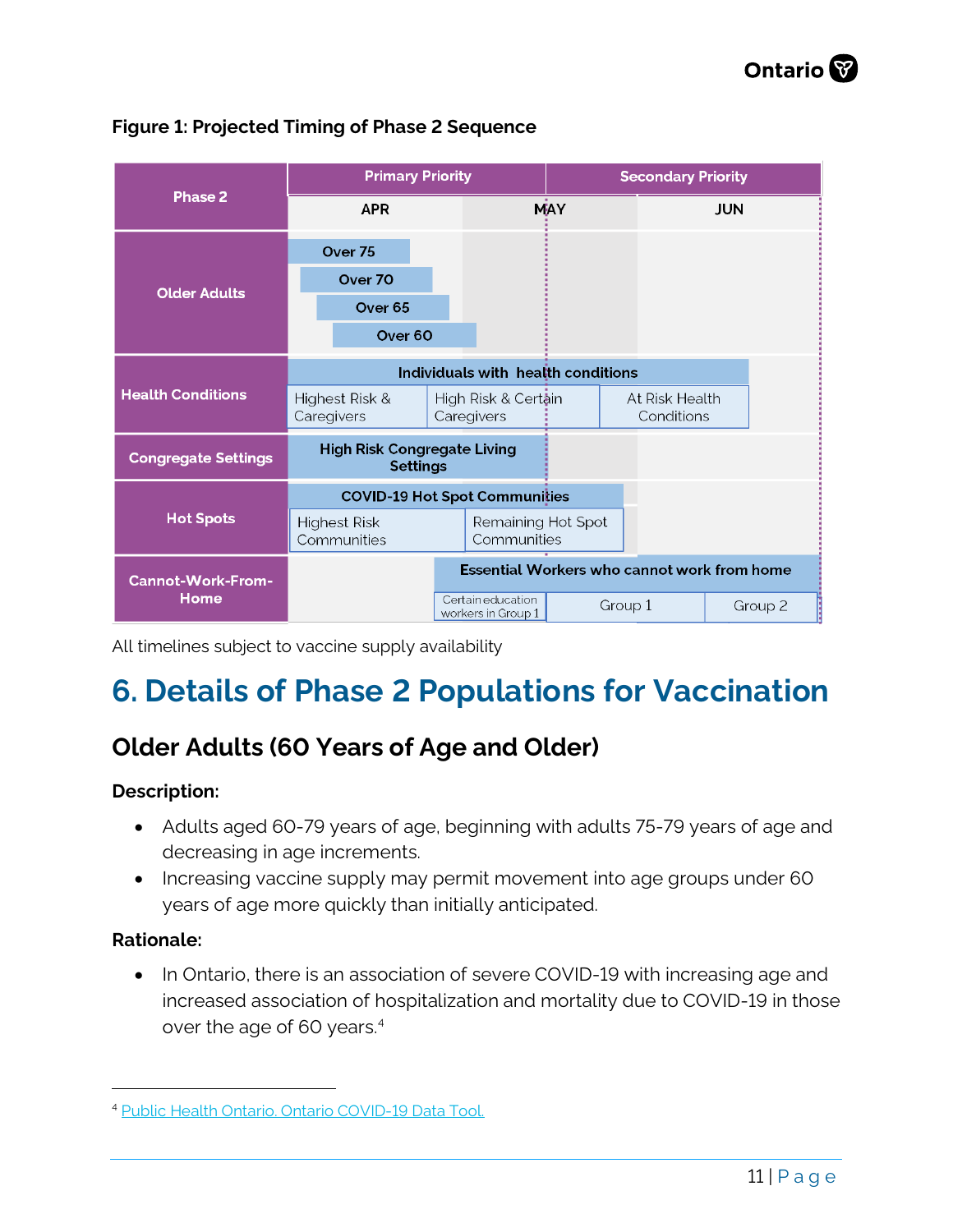#### **Implementation Considerations:**

- Mass immunization clinics will likely be the primary vaccine access point for older adults. Community clinics, primary care settings and pharmacies will be additional points of access for this population.
- Consider the accessibility and mobility needs of this population when planning implementation and communications of vaccination clinics.

## <span id="page-11-0"></span>**7. Focused Strategies: Populations At Risk**

Populations at risk have been identified for vaccination in Phase 2 and will be reached through focused strategies and programmatic vaccination approaches concurrently with age-based vaccination.

### <span id="page-11-1"></span>**Adults living in COVID-19 Hot Spot Communities**

#### **Description:**

- Hot Spot Communities are areas within certain Public Health Units where provincial and local data demonstrate historic and ongoing high rates of COVID-19, death and severe illness (e.g., hospitalization) due to COVID-19.
- Adults 50 years of age and older residing in pre-identified "Hot Spot" communities, within [specified health units.](https://news.ontario.ca/en/backgrounder/60570/populations-eligible-for-phase-two-covid-19-vaccination)
- Vaccination should begin with the oldest individuals and decreasing in age until reaching those aged 50.
- Hot Spot areas are identified by provincial data supported by PHU local knowledge and expertise.
- As the situation in Ontario evolves, communities experiencing sustained surges in COVID-19 prevalence may be identified as COVID-19 Hot Spot communities.

#### **Targeted Strategies within Hot Spot Communities**

- Targeted strategies aimed at supporting access to vaccination in Hot Spot communities. For example:
	- o Mobile or pop-up clinics in specific neighbourhoods, residential areas or workplaces that will offer vaccine to individuals 18 years of age and older. Information about the availability of mobile and pop-up clinics in communities will be communicated by each PHU.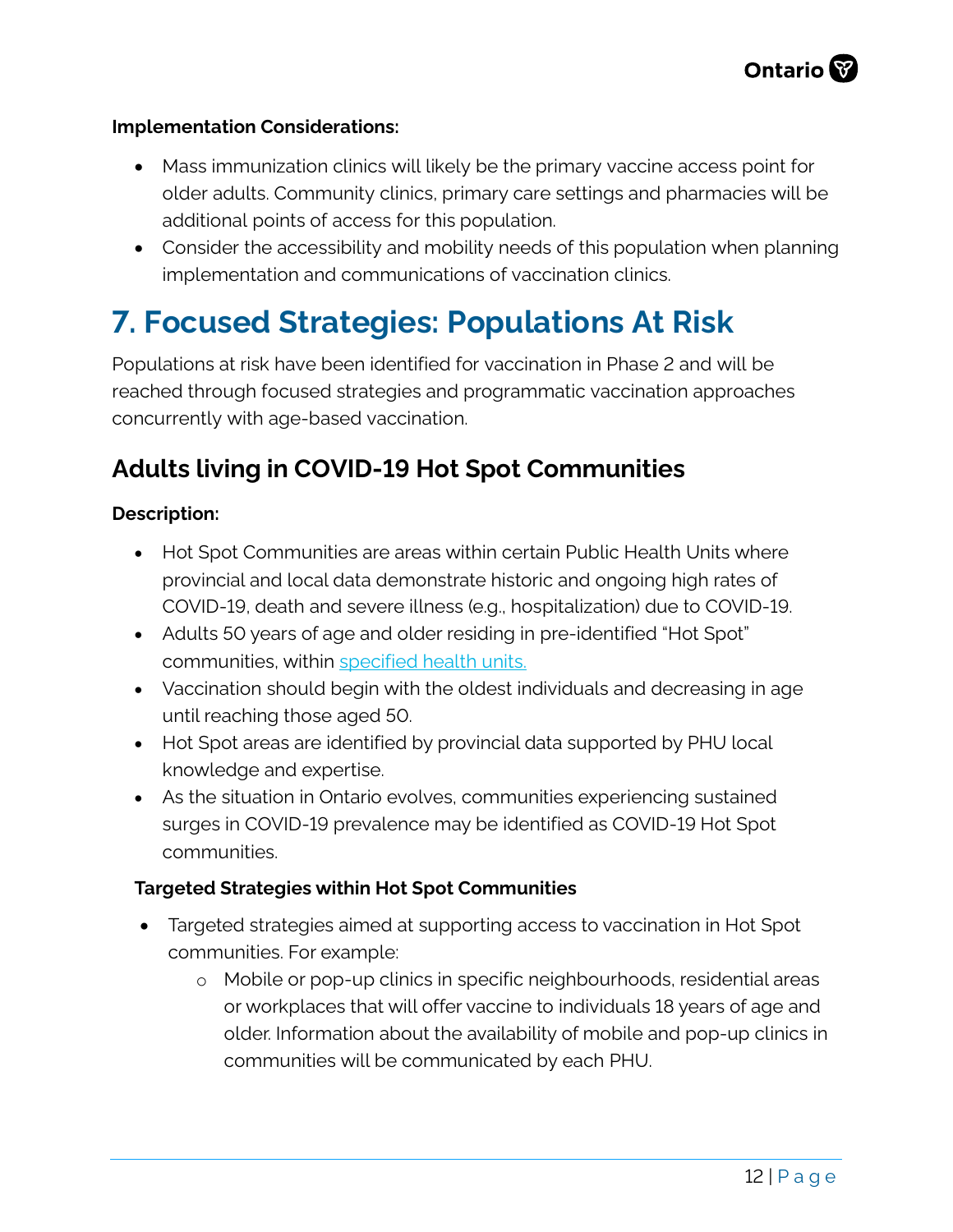o Identifying certain workplaces with essential workers who cannot work from home and who live or work in certain COVID-19 Hot Spots as eligible for vaccination due to their heightened risk of exposure to COVID-19. These workplace clinics would also be open to the surrounding Hot Spot Community. The eligible age group for these workplace clinics will be individuals 18 years of age and older.

#### **Rationale:**

- Certain communities, due to biological social, economic, and structural factors have faced an increased prevalence of COVID-19, higher risk of death and of severe outcomes at younger ages than those in other communities, as well as ongoing high transmission of COVID-19.
- Evidence demonstrates certain populations have been disproportionately affected by COVID-19 in Ontario (e.g., Black, racialized, lower income and materially deprived) due to a number of intersecting equity factors and factors related to the determinants of health. Hot Spot Communities often have higher concentrations of these populations.

#### **Implementation Considerations:**

- Hot Spot areas will be identified by provincial data supported by PHU local knowledge and expertise.
- The Ministry of Health will provide the specified PHUs with supporting data and analysis to help identify Forward Sortation Areas (FSA) (geographical regions with the same first three digits of a postal code), that have been considered as Hot Spot areas.
	- o PHUs have flexibility and discretion to refine the list of communities and boundaries within FSAs, add additional communities, and determine sequencing between Hot Spot areas within their regions based on local context and implementation considerations.
		- For example, if an FSA has been identified as a potential Hot Spot, and its neighbouring FSA is determined by the PHU to be substantively similar in terms of most recent COVID-19 trends and relevant sociodemographic factors, a PHU may choose to vaccinate adults in both FSAs, subject to the PHU's vaccine supply.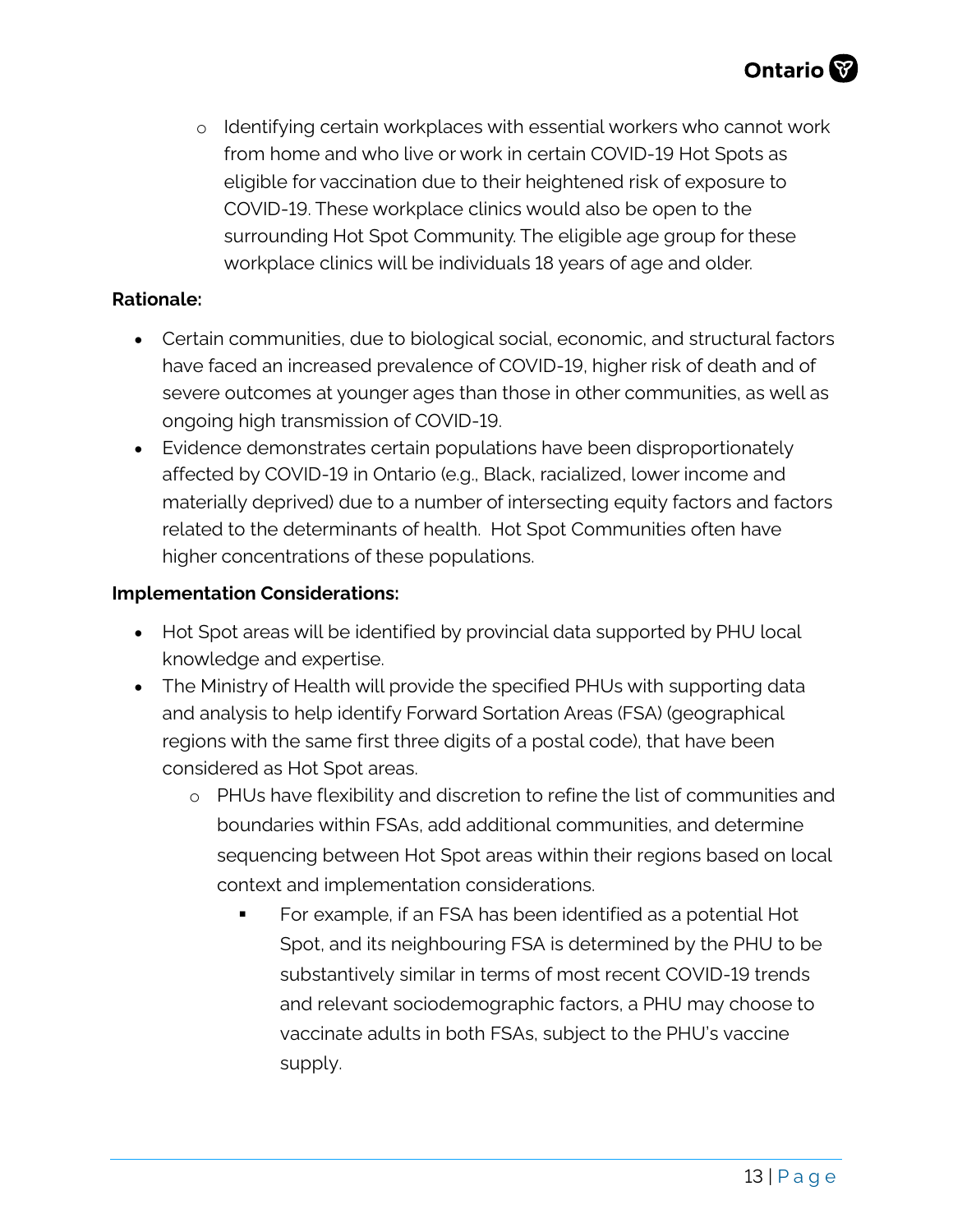- o In limited vaccine supply scenarios, PHUs may consider initially targeting a specific sub-population (e.g., specific age bands) or neighbourhoods within a Hot Spot area based on risk factors, recent COVID-19 data, implementation considerations, and/or population size and density.
- Where age or address cannot be demonstrated or validated, low-barrier approaches to verification such as personal attestation are reasonable.
- PHUs should leverage the outreach and communications networks of communities and local community organizations (e.g. faith-based organizations, community centers, community leaders) to ensure that individuals within COVID-19 Hot Spot areas are reached and to help enhance vaccine confidence and address misinformation.
- To reduce barriers to accessing vaccines, PHUs should ensure that vaccination sites are accessible to the community. For example, clinics could be located within the hot spot communities, in cultural or community centers frequented by the community, or, if known, in large workplaces where community members may work.
- <span id="page-13-0"></span>• PHUs should engage with regional and local health care organizations and community partners (e.g. local lead agencies identified under MOH's High [Priority Communities Strategy,](https://news.ontario.ca/en/backgrounder/59793/ontario-supporting-high-priority-communities) community health centers, faith-based organizations, ethnic and linguistic community groups and associations) in order to:
	- o Build vaccine confidence and reduce misinformation by developing communications and engagement materials and strategies that are tailored, inclusive and culturally appropriate, and that leverage local leaders and ambassadors, and established communications channels.
	- o Identify unique needs within the community and address barriers to accessing vaccines (e.g. use of mobile clinics and partnerships to deliver vaccines within community settings such as community centers and faith/cultural institutions; pre-registration via outreach teams; extended operating hours; transportation supports; and addressing language/cultural barriers)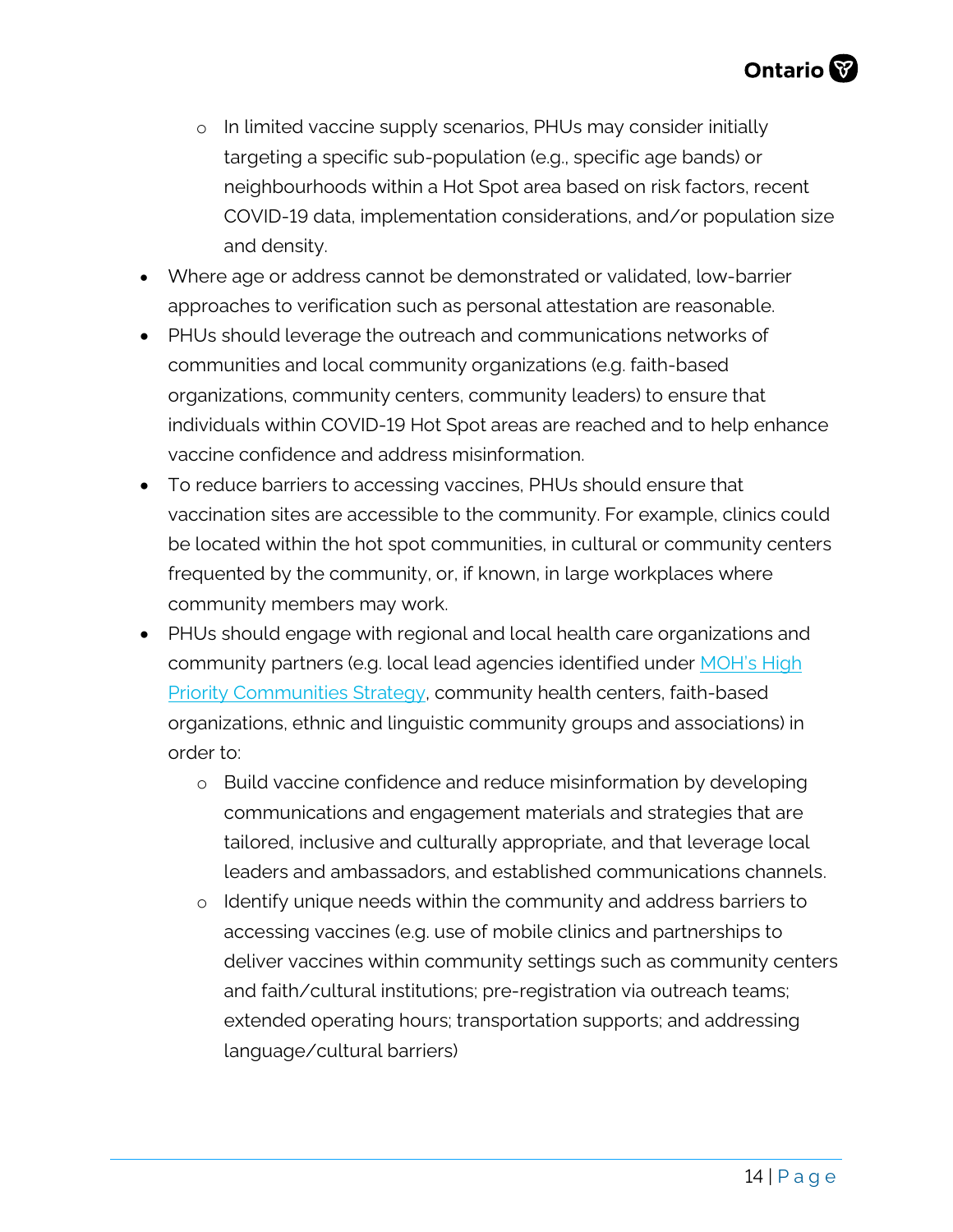## **High-Risk Congregate Living Settings**

#### **Description:**

- Residents and all frontline workers in high-risk congregate living settings.
- High-risk congregate living settings refer to residential facilities where a highrisk client population live or stay overnight and use shared spaces (e.g., common sleeping areas, shared bathrooms, shared kitchens, communal dining spaces).<sup>[5](#page-14-0)</sup>
- Includes homeless populations not in shelters.
- Includes workers who may be volunteers, learners, and third-party workers who regularly work in the setting (e.g., agency workers, other third-party workers)
- Includes workers who are actively in their roles at the time of planned or anticipated vaccination. Workers that have been redeployed should be assessed based on their place of work or role at the time of planned or anticipated vaccination.
- Includes essential caregivers for developmental services, mental health and addictions congregate settings, homes for special care, children's residential facilities, and Indigenous healing and wellness facilities.
- Essential caregivers are those identified through an organization's caregiver definition, or where no policy or definition is in place, assumes primary individuals providing direct, frequent and sustained in-person personal care and/or assistance with activities of daily living to a resident of a congregate living setting.
- Does not include any staff that are fully working from home or virtually.

#### **High-Risk Congregate living settings include:**

- Supportive housing
- Developmental services / intervenor including supported independent living (SIL)
- Emergency homeless shelters
- Other homeless populations not in shelters
- Mental health and addictions congregate living (e.g., supportive housing, hospital psychiatric patients)
- Homes for special care

<span id="page-14-0"></span><sup>5</sup> [COVID-19 Resources for Congregate Living Settings | Public Health Ontario](https://www.publichealthontario.ca/en/diseases-and-conditions/infectious-diseases/respiratory-diseases/novel-coronavirus/congregate-living-settings-resources)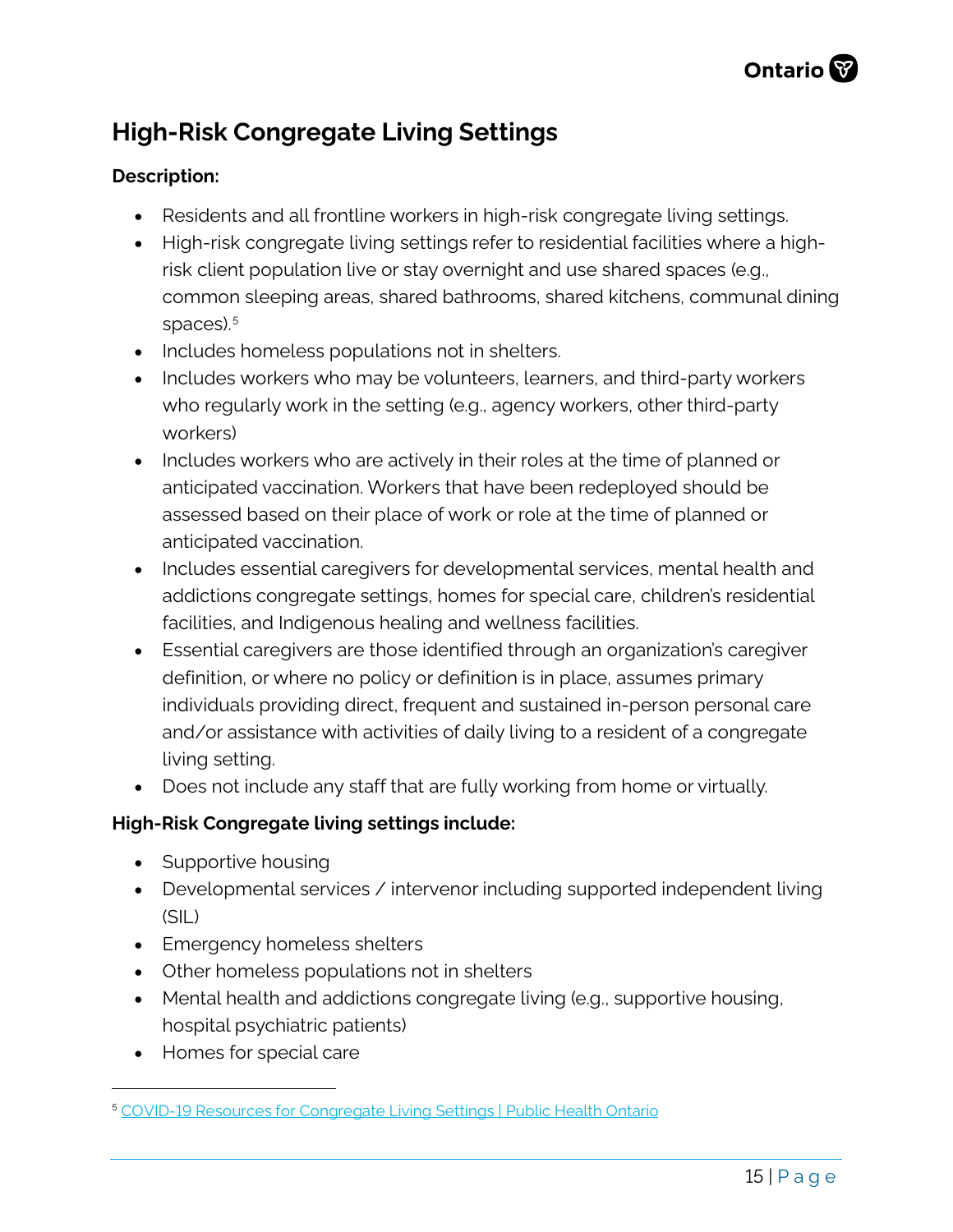

- Employer-provided living accommodations for temporary foreign agricultural workers
- Adult correctional facilities
- Violence Against Women (VAW) shelters
- Anti-Human Trafficking (AHT) residences
- Children's residential facilities
- Youth justice facilities
- Indigenous healing and wellness
- Bail beds & Indigenous bail beds
- Provincial and demonstration schools/ Consortium Centre Jules-Léger

Additional high-risk congregate living facilities may be identified by Public Health Units in consultation with Ministry of Health and relevant ministries based on data on COVID-19 outbreaks and related cases.

#### **Rationale:**

- In Ontario, a disproportionate number of COVID-19 outbreaks and associated cases have occurred in congregate living settings[.6](#page-15-0)
- Due to the communal use of shared spaces, individuals may not always be able to exercise sufficient protective measures to adequately protect themselves or others from infection.
- The high-risk client populations served by these settings have higher morbidity and/or poorer health outcomes than the general population.
- Clients in several congregate care settings require supports for personal care and daily living activities, which necessitates the need for staff and essential caregivers to be vaccinated.

#### **Implementation Considerations:**

- A programmatic vaccination approach to these settings should be considered where residents, staff and essential caregivers are vaccinated at the same time.
- PHUs and vaccine clinics should work with municipal Service Managers to coordinate implementation of the vaccine program in emergency shelters and congregate supportive housing, and to develop approaches to reach people experiencing homelessness not residing in shelters, such as vaccine mobile clinics near encampments and drop-in centers.

<span id="page-15-0"></span><sup>&</sup>lt;sup>6</sup> Outbreak data in Ontario from the Provincial Case and Contact Management System.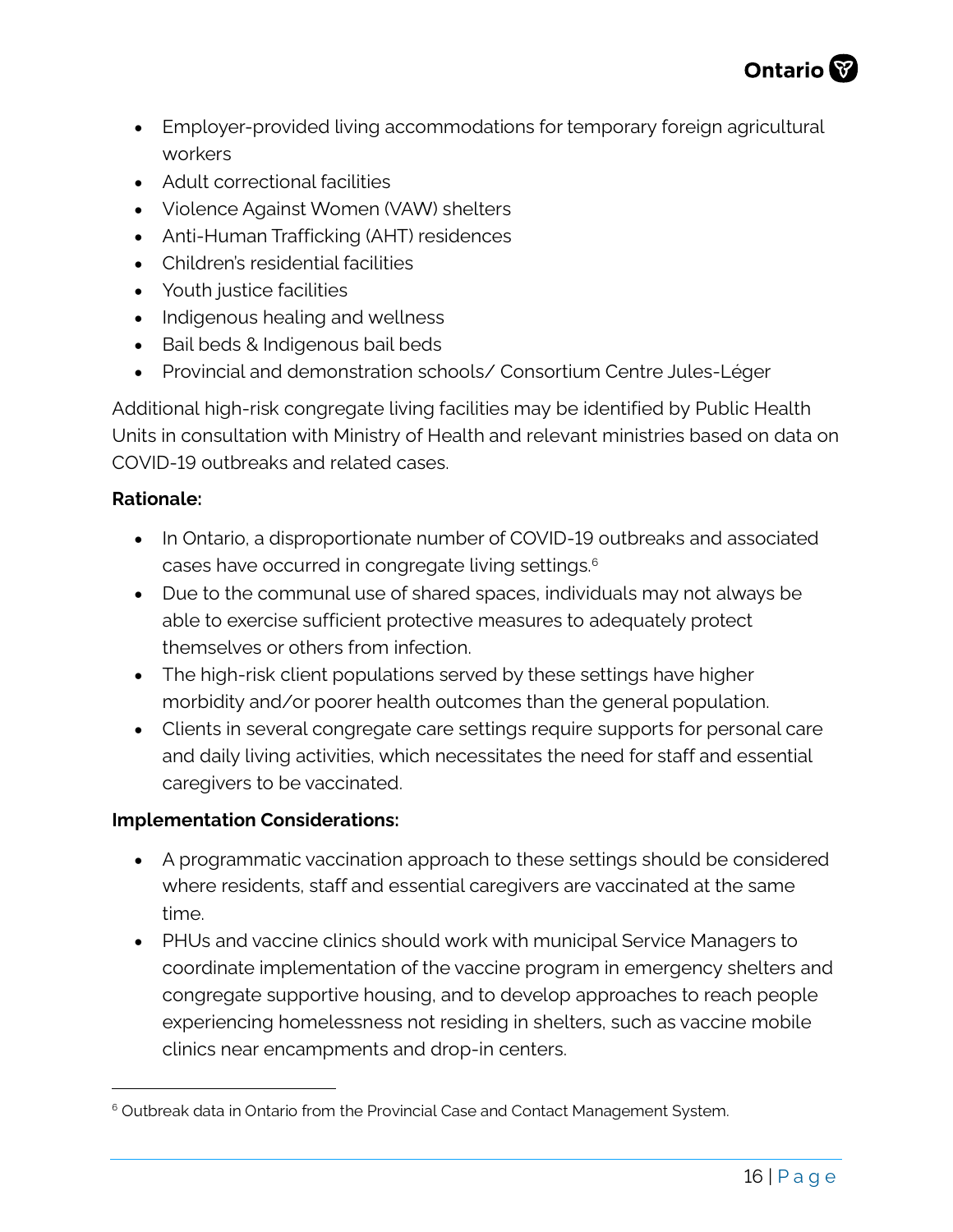- Many congregate living settings would benefit from mobile/on-site clinics to address challenges around client mobility, client security and privacy and/or public safety, and can consider partnering with a clinician that has responsibility for the home.
- Congregate care settings with transient populations may benefit from using one dose vaccines to support full vaccinations of these at risk populations.
- PHUs and vaccine clinics should work with congregate living settings to facilitate the identification of essential caregivers.
- Outreach material may need to be customized to reflect the accessibility needs of the populations in these settings (e.g., language needs, cognitive ability).
- Owners and operators of congregate living facilities should be engaged to support acquiring appropriate consents with substitute decision makers for clients who are incapable to consent for themselves and to arrange for essential caregivers to be on site for vaccinations.
- Local outbreak and case outcome data should be used to inform prioritization among congregate living settings regionally.

## <span id="page-16-0"></span>**Individuals with Health Conditions**

#### **Description:**

- Individuals with health conditions (as listed below), and up to one primary essential caregiver for those in the Highest-Risk Health Conditions group who require regular and sustained assistance with personal care and/or activities of daily living and for certain individuals in the High-Risk Health Conditions Group[7.](#page-16-1)
- An essential caregiver is someone providing direct, frequent and sustained inperson personal care and/or assistance with activities of daily living to the individual. The health condition of the individual requires ongoing reliance on the care and/or assistance from essential caregiver.
- The list of health conditions is not exhaustive. Health care practitioners will use their best medical judgement to vaccinate patients with health conditions not listed (e.g., rare diseases) that may put them at similar or greater risk to listed conditions.

<span id="page-16-1"></span> $7$  Primary essential caregivers are included for individuals in the High-Risk Health Conditions group who require regular and sustained assistance with personal care and/or activities of daily living.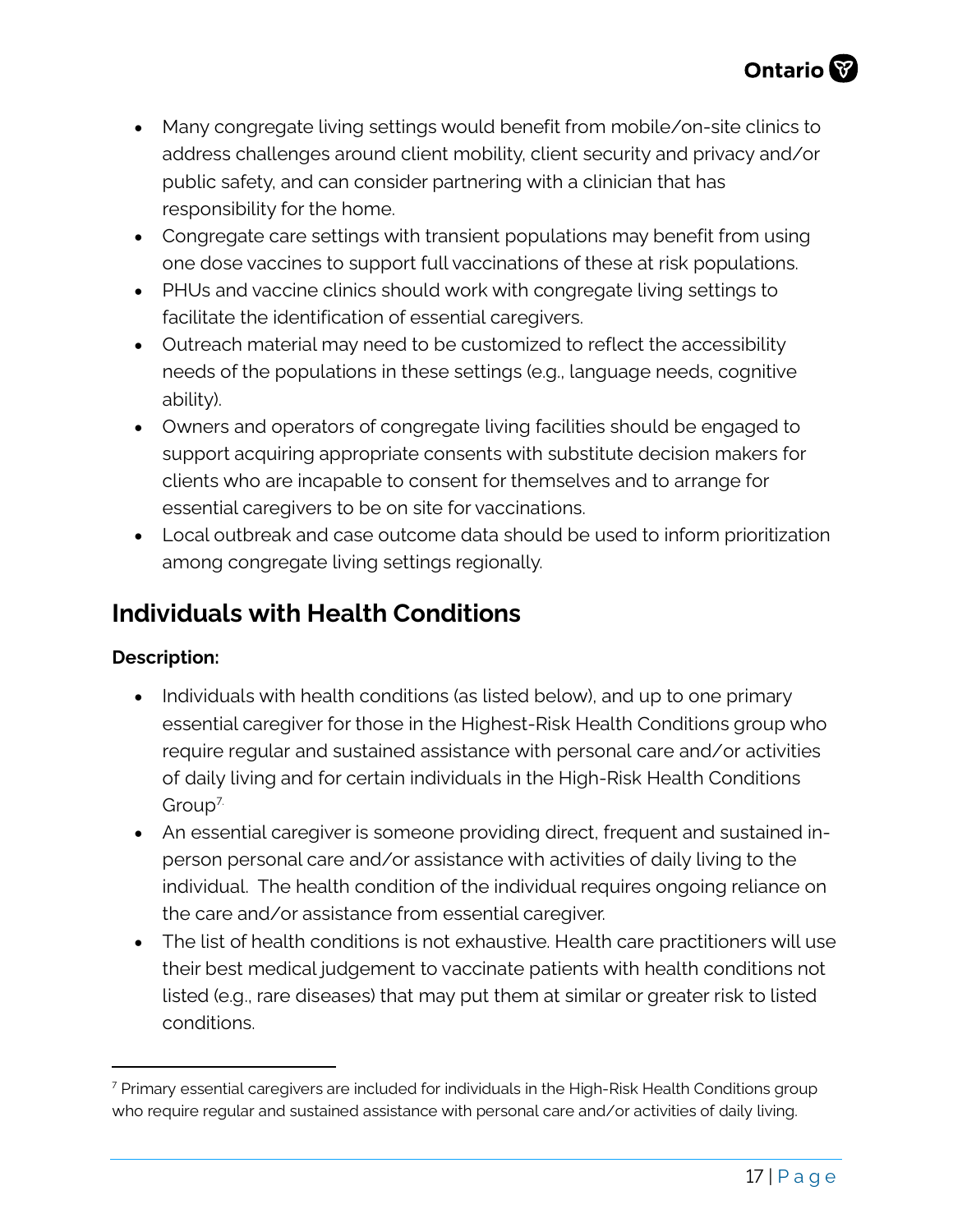

#### **Highest-Risk Health Conditions:**

- Organ transplant recipients and individuals awaiting organ transplant
- Hematopoietic stem cell transplant recipients
- Neurological diseases in which respiratory function may be compromised (e.g., motor neuron disease, myasthenia gravis, multiple sclerosis)
- Haematological malignancy diagnosed <1 year
- Kidney disease eGFR< 30
- Individuals who are pregnant at time of vaccination $8$

#### **High-Risk Health Conditions:**

- Obesity (BMI > 40)
- Other treatments causing immunosuppression (e.g., chemotherapy, immunityweakening medications)
- Intellectual or developmental disabilities (e.g., Down Syndrome)

#### **At-Risk Health Conditions:**

- Immune deficiencies/autoimmune disorders
- Stroke/cerebrovascular disease
- Dementia
- Diabetes
- Liver disease
- All other cancers
- Respiratory diseases
- Spleen problems (e.g., asplenia)
- Heart disease
- Hypertension with end organ damage
- Diagnosis of mental disorder
- Substance use disorders
- Sickle Cell Disease
- Thalassemia
- Immunocompromising health conditions
- Other disabilities requiring direct support care in the community

<span id="page-17-0"></span><sup>&</sup>lt;sup>8</sup> Discussion with a health care provider familiar with the individual's pregnancy should be considered prior to vaccination. Please see the [COVID-19 Vaccination Recommendations for Special Populations](https://www.health.gov.on.ca/en/pro/programs/publichealth/coronavirus/docs/vaccine/COVID-19_vaccination_rec_special_populations.pdf) for further details on COVID-19 vaccination for pregnant individuals. Efforts should be made to accommodate those with late-stage pregnancies into early vaccine appointments.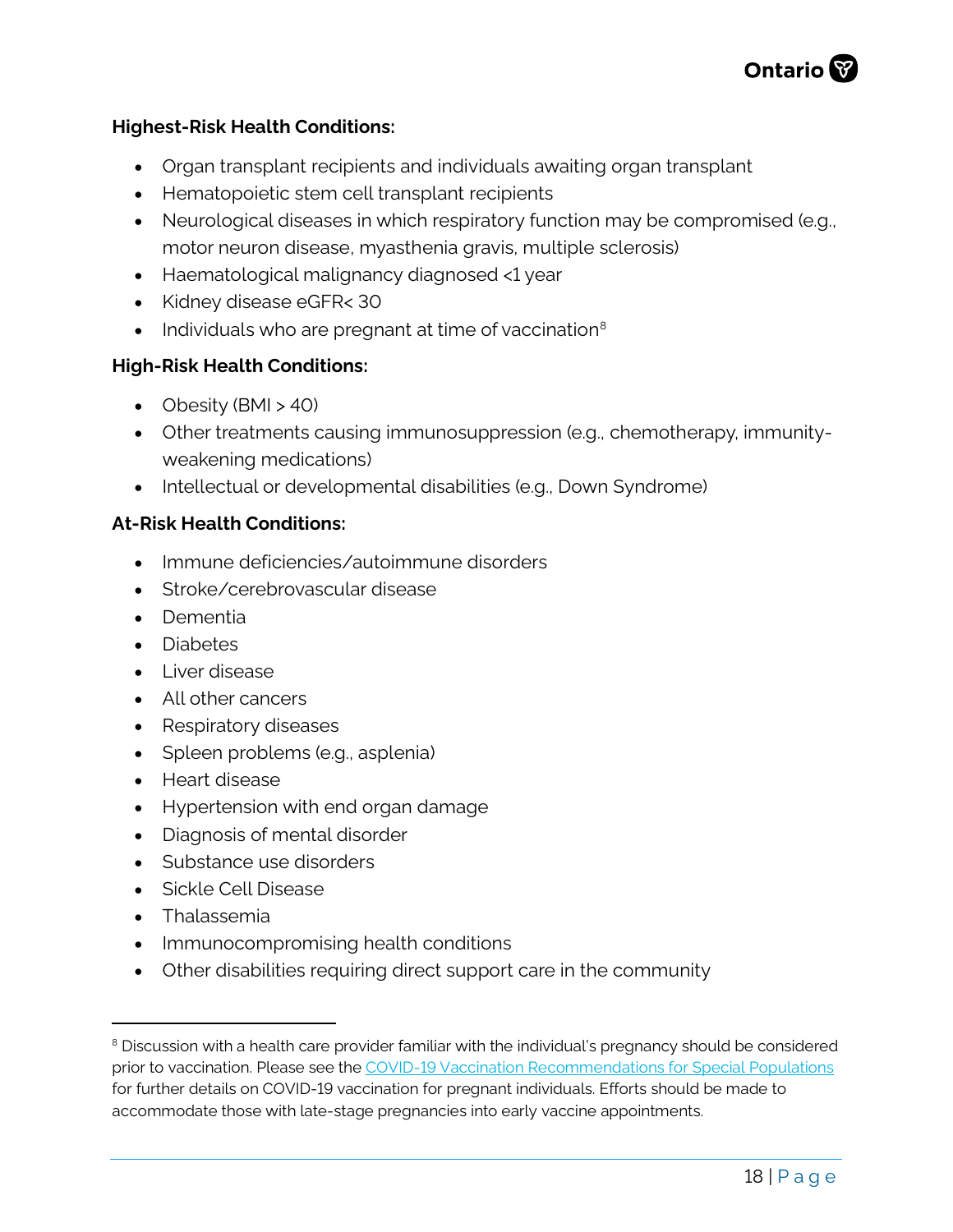#### **Rationale:**

• The health conditions identified are those that have been found to increase the risk of severe outcomes from COVID-19 infection, including hospitalization, admission to intensive care, intubation or mechanical ventilation, and death.

#### **Implementation Considerations:**

- Individuals with certain health conditions should speak to their treating health care provider or a health care provider familiar with their condition prior to vaccination. Please see the [COVID-19 Vaccination Recommendations for](https://www.health.gov.on.ca/en/pro/programs/publichealth/coronavirus/covid19_vaccine.aspx)  [Special Populations](https://www.health.gov.on.ca/en/pro/programs/publichealth/coronavirus/covid19_vaccine.aspx) for further details on COVID-19 vaccination for individuals with certain health conditions.
- Outreach and communication to this patient population should principally be through specialist health service providers, primary care providers, and other key points where patients naturally intersect with the health care system.
	- o For all individuals with Health Conditions, including those with At-Risk Health Conditions (i.e., the third group of health conditions), public health units should work with their health system partners to identify vaccination opportunities for these patients in the areas where most convenient to patients, for example through Mass Immunization Clinics and in areas where they intersect with the health care system such as through primary care providers, specialist care providers, specialist care networks, community health clinics, nurse practitioner-led clinics, family health teams, pharmacies, and others.
- Consider the physical, mobility and behavioural accessibility needs of this population group in communications and implementation planning.
- Certain individuals with [specified medical conditions](https://www.health.gov.on.ca/en/pro/programs/publichealth/coronavirus/docs/vaccine/COVID_19_medical_exceptions_vaccine_dose_intervals.pdf) are excepted from the extended dose interval and are eligible to receive the second dose of the COVID-19 vaccine at the dose interval indicated in the product monographs.

### <span id="page-18-0"></span>**Essential Workers Who Cannot Work from Home**

#### **Description:**

• All frontline workers who cannot work from home in sectors that are integral to the ongoing functioning of the economy, including justice and social services, critical infrastructure, agri-food and essential goods production and the supply chain.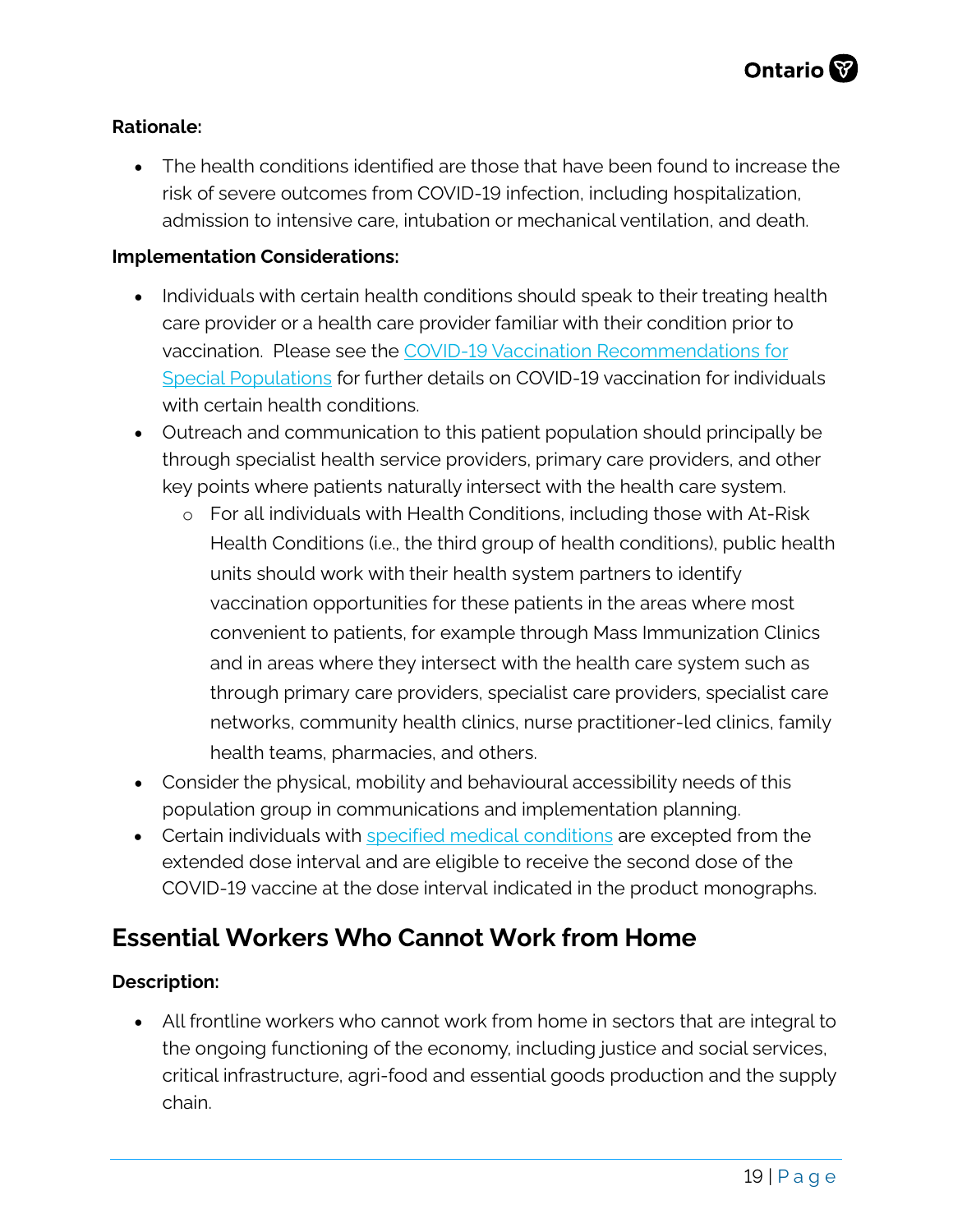- Frontline workers are those that hold public-facing roles or must work inperson with other workers in their workplace in order to deliver essential goods or services and where protective measures such as maintaining a physical distance of 2m from others are not always possible.
- Includes frontline workers providing response to time-critical service disruptions and preventive maintenance.
- Does not include any workers that are mostly working from home or virtually.
- Includes workers that may be working part-time or reduced hours.
- Includes workers that may be volunteers, learners, and third-party workers regularly working in the setting (e.g., agency workers, other third-party workers)
- Includes workers who are actively in their roles at the time of planned or anticipated vaccination. Workers that have been redeployed should be considered based on their place of work or role at the time of planned or anticipated vaccination.
- Vaccination of certain essential workers who cannot work from home may also occur through targeted strategies in Hot Spot Communities. For example, certain essential worker groups living and working in Hot Spot communities and certain workplaces in Hot Spot communities may be part of targeted vaccination strategies.
- Note: PHUs upon consultation with the Ministry of Health and other relevant Ministries may identify additional workers who cannot work from home in essential and critical services based on local data and context.

#### **First Group of Essential Workers Who Cannot Work from Home**

- Education staff who provide direct supports to students with complex special needs are defined as those who support students who meet one or more of the following criteria:
	- o who require support with activities of daily living, including health and safety measures
	- o are unable to wear masks for medical reasons
	- o have complex medical needs
	- o cannot be accommodated through remote learning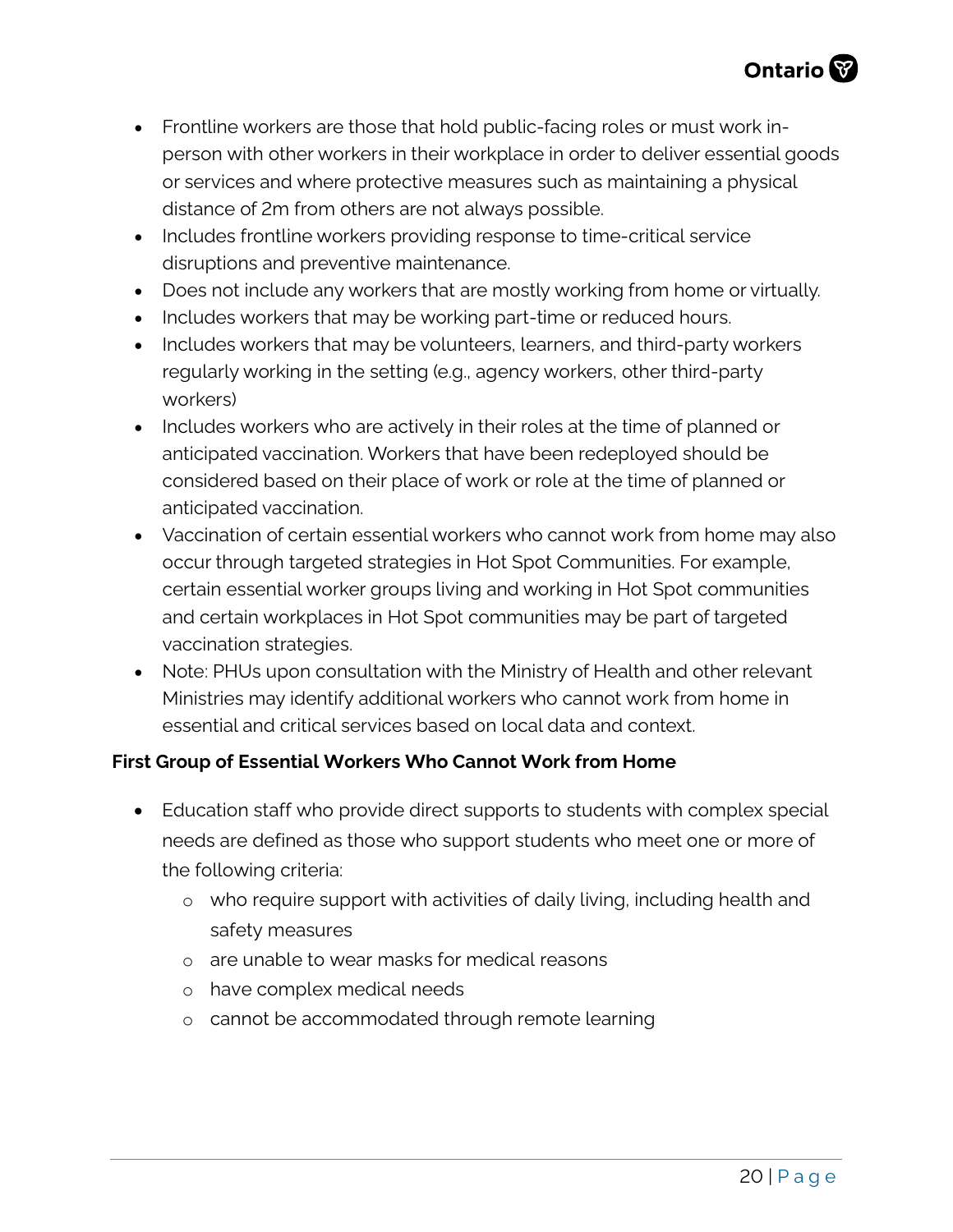

- Elementary/ secondary school workers<sup>[9](#page-20-0)</sup> (including educators, custodial, school bus drivers, administrative staff)
- Workers responding to critical events (including police, fire, special constables, children's aid society workers, emergency management, critical infrastructure restoration workers).
- Enforcement, inspection and compliance roles (including by-law enforcement, building inspectors, food inspectors, animal welfare inspectors, border inspection officers, labour inspectors / WSIB field workers)
- Individuals working in childcare as follows:
	- o All licensees, employees and students on an educational placement who interact directly with children in licensed childcare centres and in authorized recreation and skill building programs
	- o Licensed home child care and in-home service providers, employees of a home child care agency and students on an educational placement
- Foster care agency workers (including customary care providers)
- Food manufacturing and distribution workers
- Agriculture and farm workers
- Funeral, crematorium and cemetery workers

#### **Second Group of Essential Workers Who Cannot Work from Home**

- Essential and critical retail workers (including grocery, foodbank and non-clinical pharmacy workers, ServiceOntario workers, ServiceCanada and Passport Canada workers, wholesalers and general goods, restaurant workers, LCBO)
- Workers in manufacturing industries directly involved in supporting the COVID-19 response, construction including infrastructure, and other essential businesses and services where facilities are at heightened risk for COVID-19 outbreaks and spread.
- Social workers and other social services staff providing **in-person client services**  (including youth justice workers, OW and ODSP case workers)
- Courts and justice system workers (including probation and parole workers)

<span id="page-20-0"></span><sup>&</sup>lt;sup>9</sup> Only includes school workers who are currently working in-person and cannot perform duties remotely. PHUs may work with MOH and the Ministry of Education to address special circumstances where vaccination would allow resumption of critical in-person work.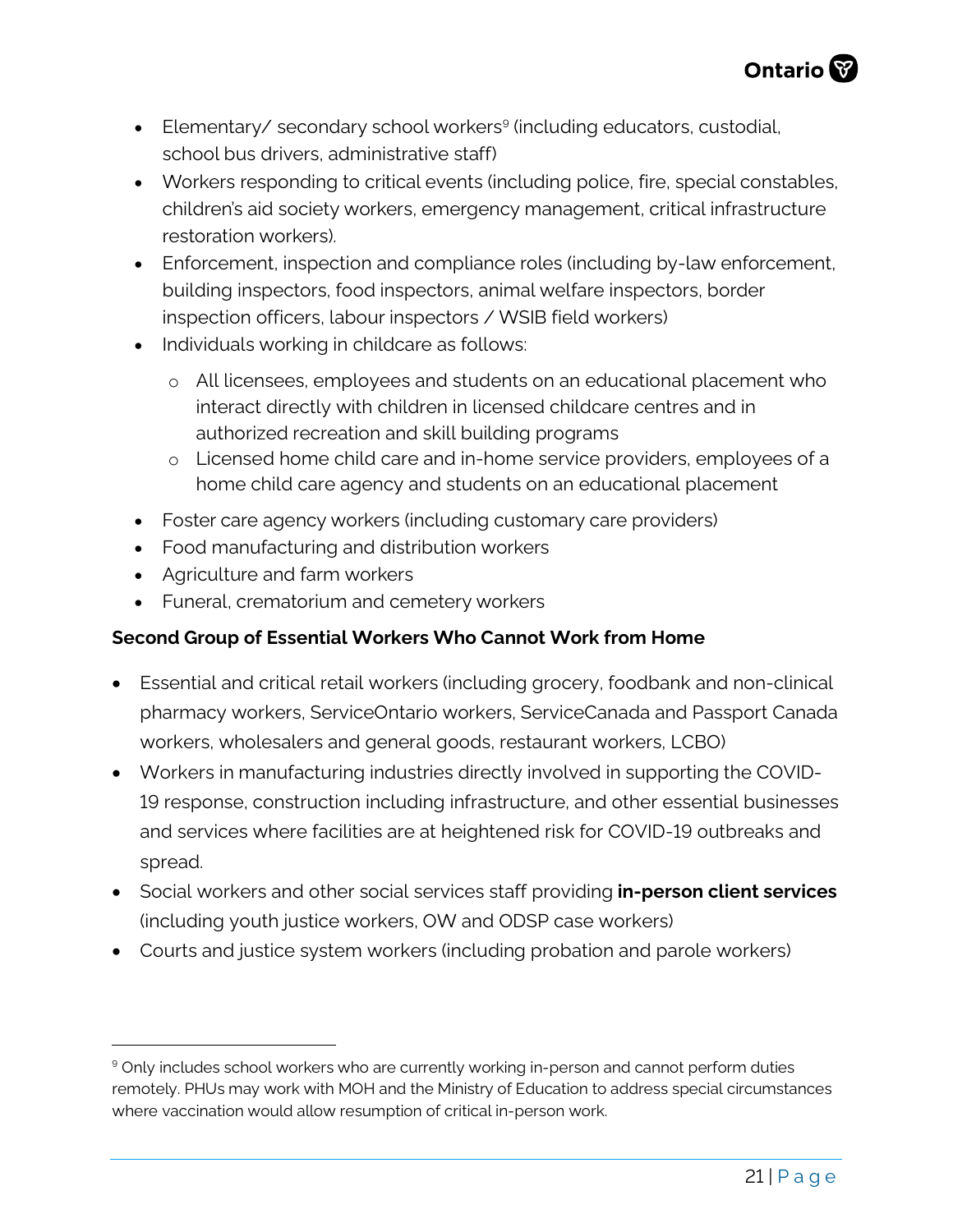

- Transportation, warehousing and distribution workers (including public transit workers, taxi drivers, truck drivers supporting essential services, marine and rail cargo and maintenance, highway maintenance)
- Electricity (including workers employed in system operations, generation, transmission, distribution and storage).
- Communications infrastructure workers (including cellular, satellite, landline, internet, public safety radio)
- Water and wastewater management workers
- Financial services workers (bank branch staff)
- Veterinarians and veterinary teams
- Waste management workers
- Oil and petroleum workers (including those working in petroleum refineries; those involved in the storage, transmission and distribution of crude oil and petroleum products and those needed for the retail sale of fuel).
- Natural gas and propane gas workers (including those working in the compression, storage, transmission and distribution of natural gas and propane)
- Mine workers (including those needed to ensure the continued operation of active mines)
- Uranium processing workers (those working in the refining and conversion of uranium, and fabrication of fuel for nuclear power plants).

#### **Rationale:**

- A significant number of outbreaks in Ontario associated with a high number of cases have been reported within schools and childcare, agricultural production, food processing and/or packaging facilities.
- Immunizing essential workers minimizes the disproportionate burden of those taking on additional risks to maintain services essential for the functioning of society.<sup>[10](#page-21-0)</sup>
- Absenteeism due to illness or perceived risk of illness from COVID-19 among workers most essential to the pandemic response and functioning of critical infrastructure and services may compromise the health and safety of Ontarians and negatively impact the economy.

<span id="page-21-0"></span><sup>&</sup>lt;sup>10</sup> [National Advisory Committee on Immunization \(NACI\).](https://www.canada.ca/en/public-health/services/immunization/national-advisory-committee-on-immunization-naci/guidance-prioritization-key-populations-covid-19-vaccination.html#a3) Guidance on the prioritization of key populations for COVID-19 immunization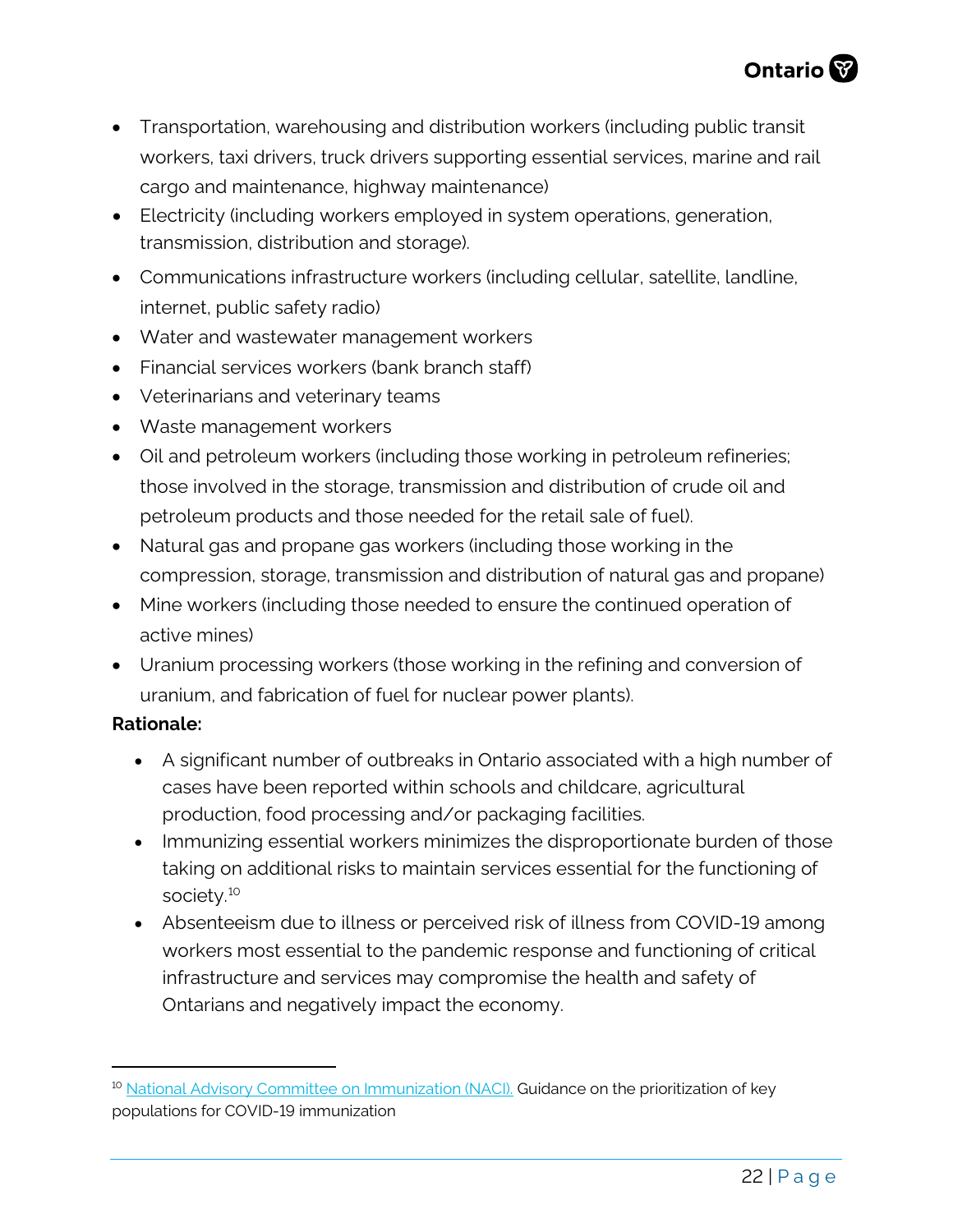#### **Implementation Considerations**

- PHUs and partners should work with employers to implement occupational or workplace-targeted vaccination clinics, as well as leverage opportunities for workplace-based vaccination of workers. Workers identified by their employer for these clinics would not need to provide personal attestation or additional validation of their status as a worker to the PHU.
- Where workers are attending clinics in the community without employer facilitation, eligible essential workers should be asked to make a personal attestation to validate their status as an essential worker who cannot work from home (See Appendix D for Sample Attestation Form). Additionally, they should be asked to provide a low-barrier method of confirmation of status as an essential worker who cannot work from home, including but not limited to one of the following:
	- o Workplace ID/Badge
	- o Pay stub
	- o Professional identification number (for regulated professionals)
	- o Statement of professional insurance
	- o Letter of employment/letter from employer
- Employers should work with the Occupational Health and Safety departments to implement policies that facilitate and encourage worker vaccination, such as policies that enable workers to use paid time to be vaccinated.
- Consider ways to ensure that communication and delivery of vaccines among essential workers is culturally safe and appropriate and respects the rights of employees and the unique challenges and needs of those in precarious work settings.

## <span id="page-22-0"></span>**8. Vaccine Distribution**

- Public Health Units will receive vaccines in proportion to their total population size, with consideration for any remaining Phase 1 groups to be immunized, and of second-dose commitments.
- PHUs should proceed equitably and in consideration of the local context through the groups in Primary Priority and then in Secondary Priority.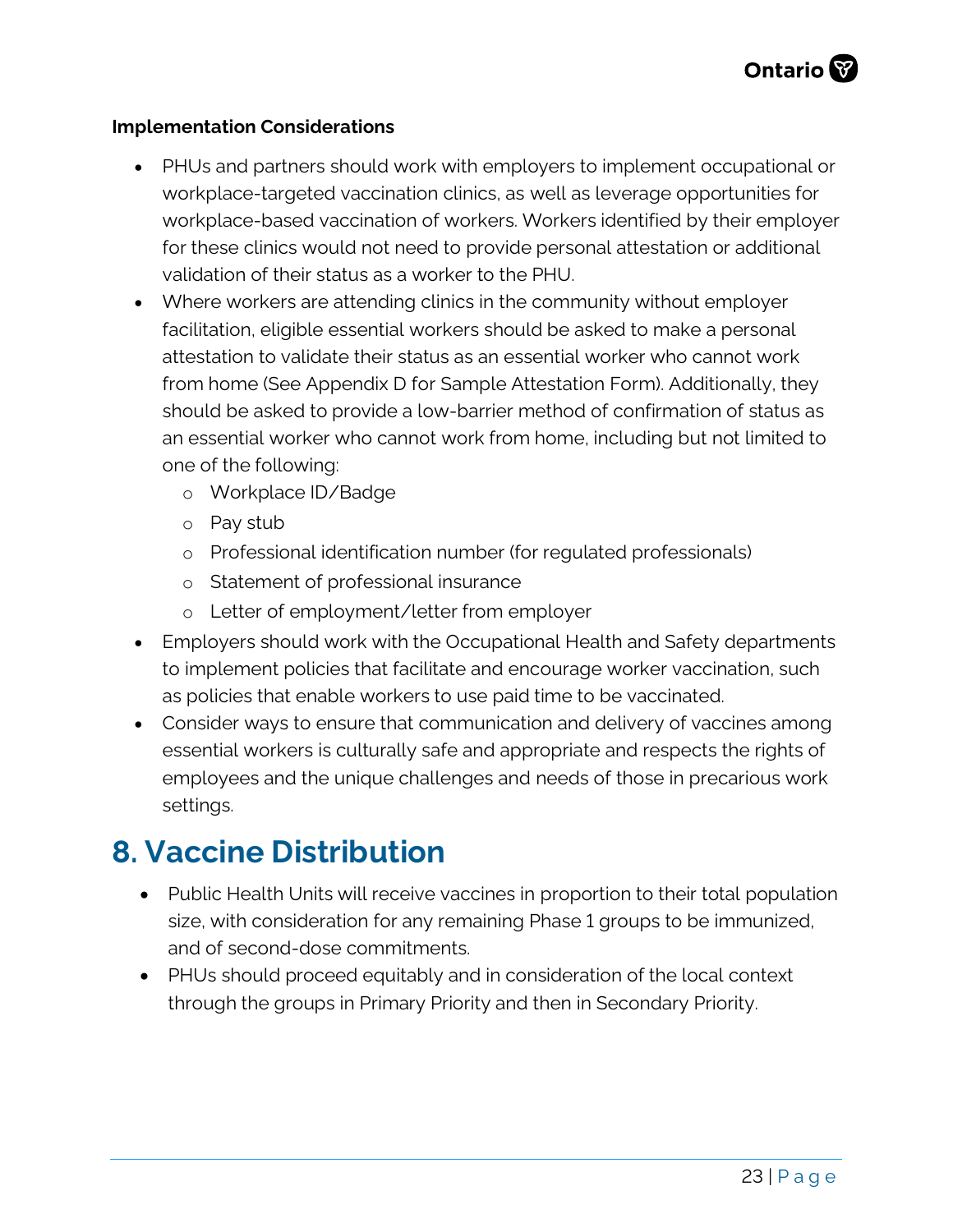• In consideration of local data and context and in consultation with the Ministry of Health, PHUs may dedicate a greater proportion of vaccine to a specific group to proceed at a faster pace through the vaccination of individuals within that group if there is a public health interest to do so.

### <span id="page-23-0"></span>**Limited Supply Scenarios**

• In a limited supply scenario, the Ministry will provide quidance on more specific prioritization between and within Phase 2 populations.

## <span id="page-23-1"></span>**Remaining End-of-Day Doses**

- As part of a waste-minimizing strategy for last-minute cancellations, 'noshow' appointments and remaining end-of-day doses, vaccine clinics should prepare a list of stand-by alternate recipients for vaccination that may be called at short-notice.
	- o Vaccine clinics should consult with the PHU on their approach in developing this list.
	- o The individuals on the list should be within the same or next priority level as those currently being vaccinated, for example individuals with scheduled appointments later in the week, or who are next in line for scheduling appointments.

This list should be prepared in alignment with the principles of the *Ethical* [Framework.](https://files.ontario.ca/moh-ethical-framework-for-covid-19-vaccine-distribution-en-2020-12-30.pdf) 

## <span id="page-23-2"></span>**9. Equity and Fairness**

- Use the province's [Ethical Framework for COVID-19 Vaccine Distribution](https://files.ontario.ca/moh-ethical-framework-for-covid-19-vaccine-distribution-en-2020-12-30.pdf) to guide all priority setting decisions and decision-making processes.
- Consider applying a **Health Equity Impact Assessment** and Anti-Racism Impact Assessment (see Appendix C) in all decision-making processes regarding prioritization.
- **When vaccinating workers, do not prioritize based on organizational seniority or rank.**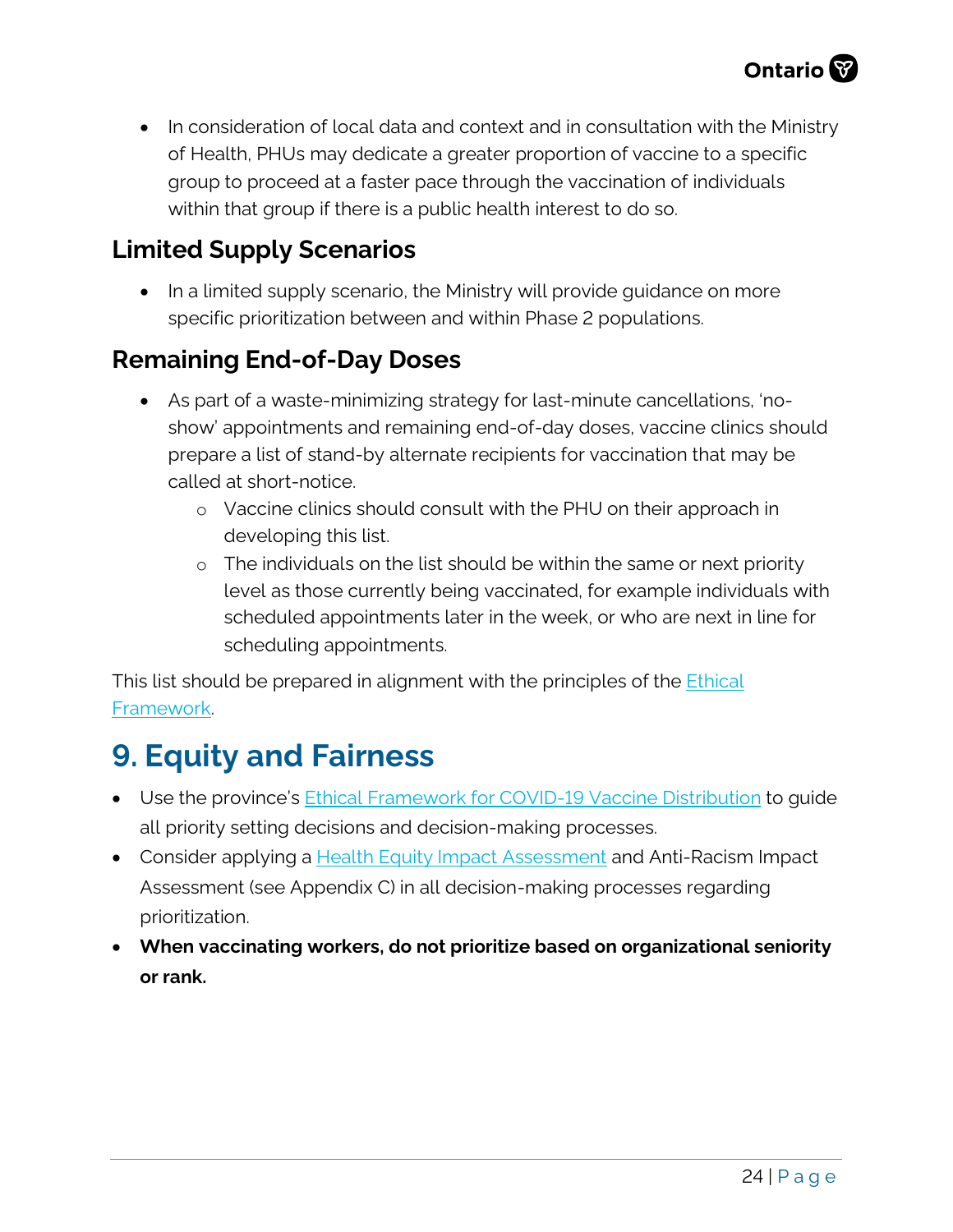- PHUs should work with local partners through a local prioritization committee or similar group, to use the best available local, regional, and provincial data to assist in prioritization. In particular, use available data and engage with local partners regarding local populations served and settings most affected by COVID-19 to assist in prioritization.
	- o Engagement with sector and community leaders can facilitate awareness of vaccine eligibility among identified groups as well as potential barriers to vaccine access and uptake to be addressed.
	- o Early engagement can also leverage the assistance of community and sector leaders to help build vaccine confidence and reduce misinformation.
	- o Community and sector leaders can support the development of vaccine communications and outreach strategies for different populations and communities (e.g. racialized, lower income, newcomer/immigrant, homeless/underhoused, Francophone, non-English/French-speaking, Indigenous, LGBTQ2S+ populations, and people with disabilities).

## <span id="page-24-0"></span>**10. General Implementation Considerations**

- Ensure that vaccine recipients will be able to return to receive their second dose (where applicable) within the required vaccination interval.
	- o Certain individuals with [specified medical conditions](https://www.health.gov.on.ca/en/pro/programs/publichealth/coronavirus/docs/vaccine/COVID_19_medical_exceptions_vaccine_dose_intervals.pdf) are excepted from the extended dose interval and are eligible to receive a second dose of COVID-19 vaccine at the dose interval indicated in the product monographs for COVID-19 vaccines.
- Verification and validation of individual prioritization will depend on the processes established by those delivering local vaccination programs.
	- o Verification or validation processes should not be unduly burdensome on the vaccine recipient or the vaccination program and should always ensure low-barrier access to vaccination.
	- o Certain information may be reasonable to verify or validate for certain population groups, such as date of birth, postal code or address.
	- o Programmatic or setting-focused vaccination strategies should be considered where validation or verification of any personal information is not reasonable, feasible nor expedient.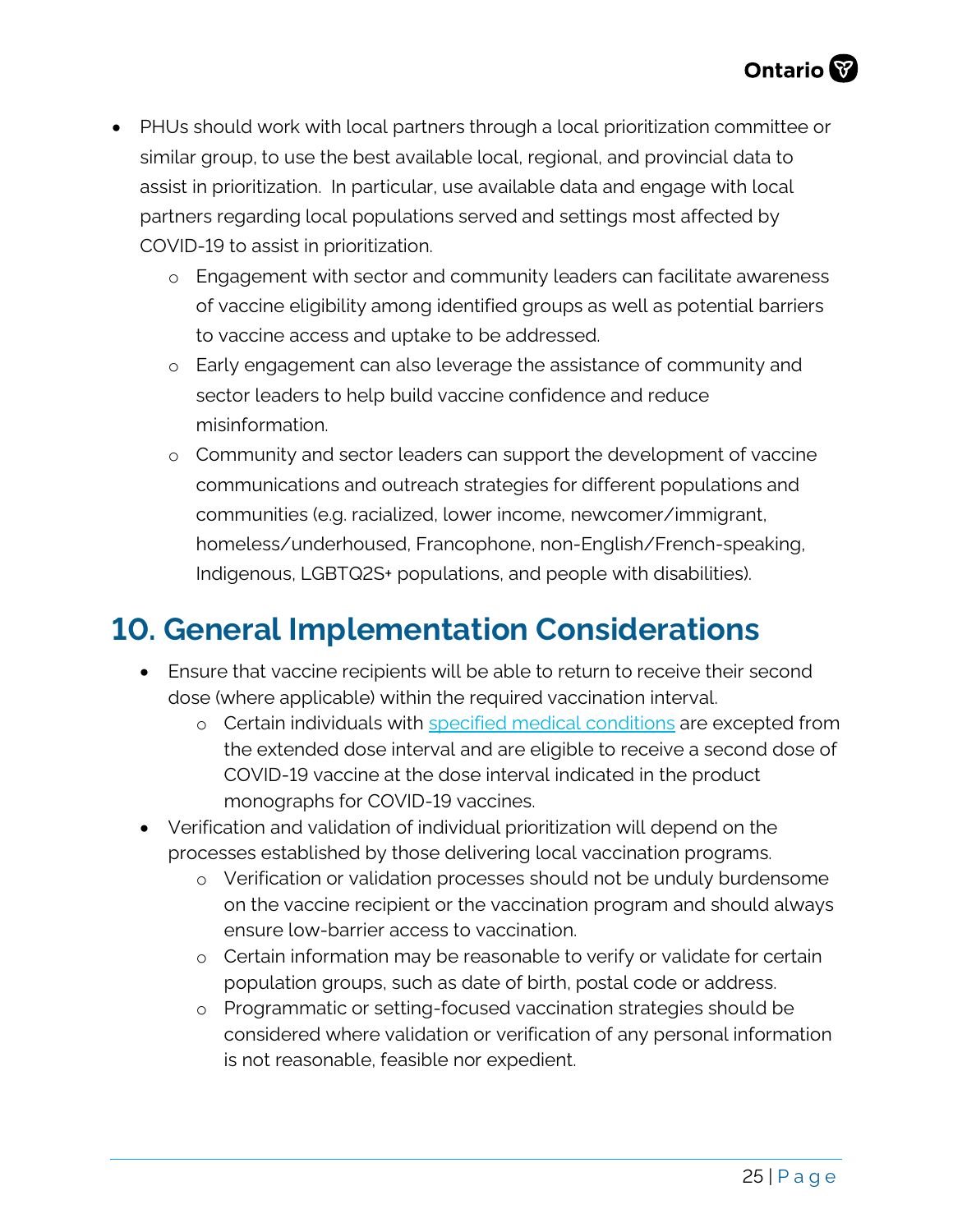- o Identify any verification or validation documentation needed ahead of time so individuals, their caregivers and/or substitute decision-makers are aware of requirements and have the necessary information available and ready at time of vaccination.
- Outreach, registration and actual clinics should be accessible for clients with disabilities, those unable to access the internet, and accommodate a variety of communication modes in English and French, at minimum.
- Further implementation guidance and details may be provided beyond this document.

## <span id="page-25-0"></span>**11. Prioritization of Populations for AstraZeneca/COVISHIELD Vaccine**

Ontario will be offering the AstraZeneca/COVISHIELD vaccine to Ontarians 40 years of age and older in age groups defined by the province and without contraindications if:

- The advantages of earlier vaccination outweigh the limitations of vaccinating with a less efficacious vaccine;
- The ease of transport, storage and handling of this vaccine facilitates access to vaccination which may otherwise be challenging; and
- Informed consent includes discussion about current vaccine options (e.g. efficacy) and the timing of future vaccine options.

### **Implementation considerations**

- Initial rollout of the AstraZeneca/COVISHIELD vaccines will be facilitated through pharmacies and primary care settings in pre-identified communities.
- Roll-out is anticipated to gradually expand to further delivery sites.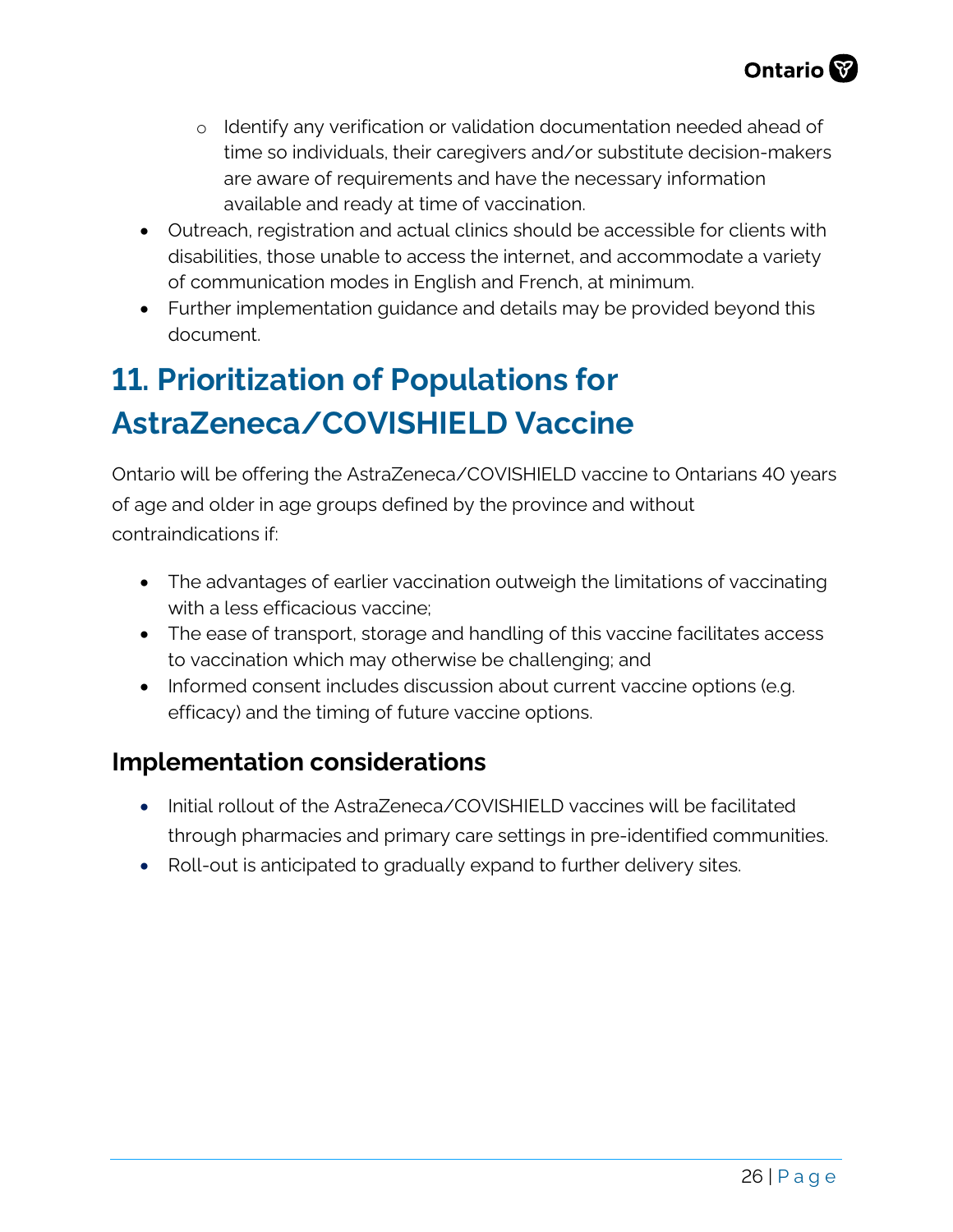## <span id="page-26-0"></span>**Appendix A: Approach to Developing the Phase 2 Prioritization**

### **Prioritization Sub-Groups**

- Prioritization sub-groups were created to provide details on the populations identified by the Government for inclusion in Phase 2
- These sub-groups developed prioritization within each group based on the best available data and evidence and engagement with key stakeholders and partners.
- The four Prioritization Sub-Groups were:
	- o **Communities-At-Risk,** co-led by the Ministry of Health and the Anti-Racism Directorate with engagement with the Ontario COVID-19 Science Advisory Table
	- o **Age and Health Conditions**, co-led by Dr. Dirk Huyer and Dr. Maxwell Smith with membership by various clinical experts and the Ministry of Health
	- o **High-Risk Congregate Settings,** co-led by the Ministry of Children, Community and Social Services, Ministry of Municipal Affairs and Housing, with participation by other provincial Ministries
	- o **Essential Workers**, co-led by the Treasury Board Secretariat and the Ministry of the Solicitor General, with participation by other provincial **Ministries**

## **Prioritization Leads Working Group**

- The Prioritization Leads Working Group brought together the work of the four Prioritization Sub-Groups and outlined the relative prioritization and sequencing between the Phase 2 populations.
- The Prioritization Leads Working Group was led by Dr. Dirk Huyer and Dr. Maxwell Smith and included two representatives from each Prioritization Sub-Group as well as representatives from Public Health Units, Public Health Ontario, and Ontario Health, and was supported by the Ministry of Health.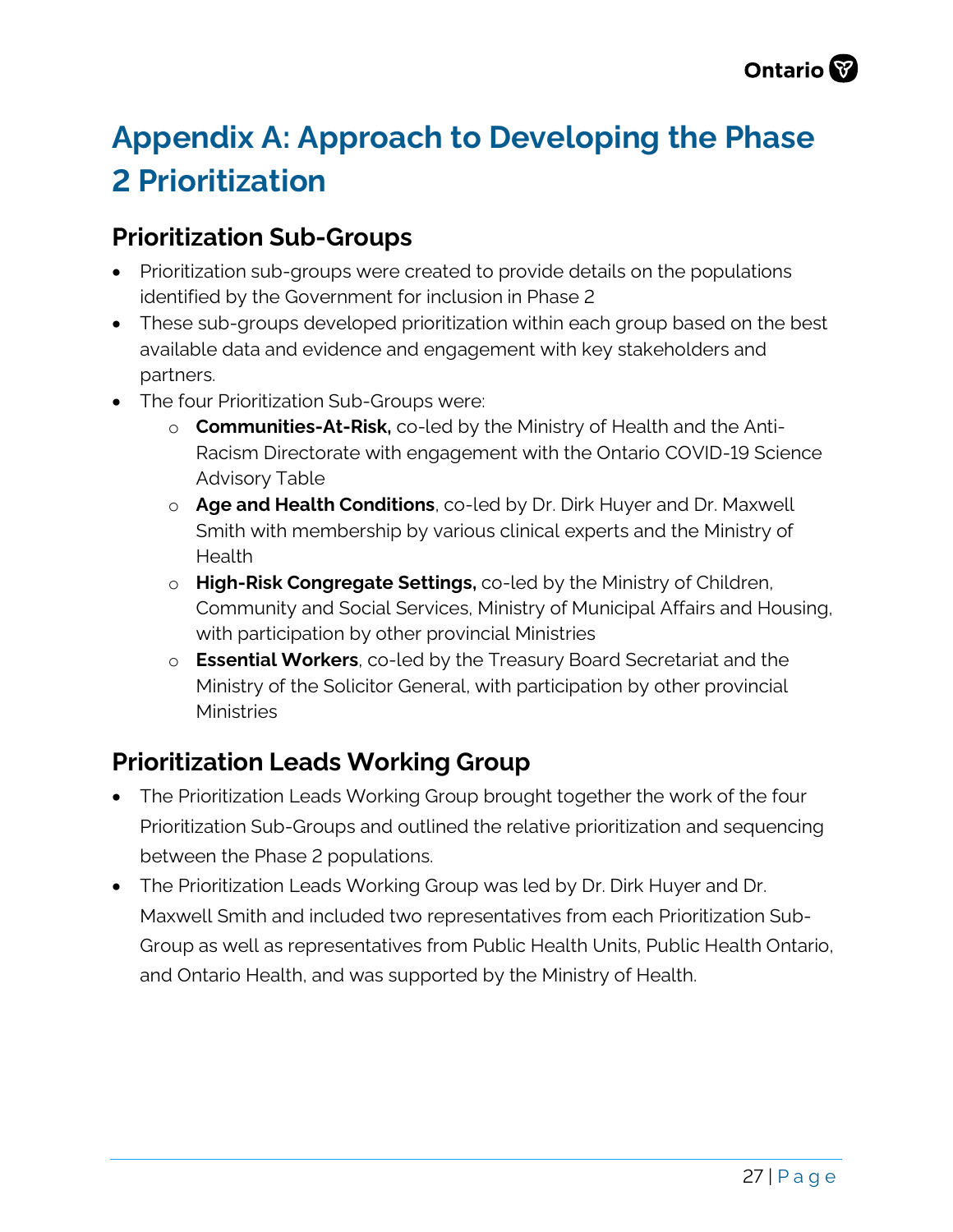

## <span id="page-27-0"></span>**Appendix B: Phase 2 Prioritization Sequence**

### **1. Primary Priority**

| Age                                                                    | Adults aged 60-79                                                      |                                                         |  |
|------------------------------------------------------------------------|------------------------------------------------------------------------|---------------------------------------------------------|--|
| <b>Hot Spot Communities</b>                                            | Adults aged 50+ who live in hot spot communities                       |                                                         |  |
|                                                                        | Individuals aged 18+ in targeted settings as supply allows, including: |                                                         |  |
|                                                                        | high-risk congregate settings<br>$\circ$                               |                                                         |  |
|                                                                        | community centres<br>$\circ$                                           |                                                         |  |
|                                                                        | residential buildings<br>$\circ$                                       |                                                         |  |
|                                                                        | faith-based locations<br>$\circ$                                       |                                                         |  |
|                                                                        | locations occupied by large employers<br>$\circ$                       |                                                         |  |
|                                                                        | Select education staff, starting with those who provide direct support |                                                         |  |
|                                                                        | to students with complex special education needs and educators in      |                                                         |  |
|                                                                        | hot spot postal codes in Toronto and Peel                              |                                                         |  |
| Black and other racialized communities                                 |                                                                        |                                                         |  |
| <b>Health Conditions</b>                                               |                                                                        | <b>High-Risk Congregate Living Settings</b>             |  |
|                                                                        | (Includes up to 1 essential caregiver for Highest risk                 | (residents, staff and certain essential                 |  |
| and certain High risk individuals*)                                    | caregivers**)                                                          |                                                         |  |
| <b>Highest risk</b><br>Supportive housing                              |                                                                        |                                                         |  |
| Organ transplant recipients; Hematopoietic                             |                                                                        | Developmental services / intervenor                     |  |
| stem cell transplant recipients                                        |                                                                        | including; supported independent living (SIL)           |  |
| Neurological diseases in which respiratory<br>$\bullet$                |                                                                        | Emergency homeless shelters                             |  |
| function may be compromised                                            |                                                                        | Other homeless populations not in shelters<br>$\bullet$ |  |
| Haematological malignancy diagnosed <1 year,<br>$\bullet$<br>$\bullet$ |                                                                        | Mental health and addictions congregate                 |  |
| living (e.g., supportive housing, hospital<br>and                      |                                                                        |                                                         |  |
| psychiatric patients)<br>Kidney disease eGFR< 30<br>$\bullet$          |                                                                        |                                                         |  |
| Individuals who are pregnant at time of<br>$\bullet$<br>$\bullet$      |                                                                        | Homes for special care                                  |  |
| vaccination                                                            |                                                                        | Employer-provided living accommodations                 |  |
| for temporary foreign agricultural workers<br><b>High-risk</b>         |                                                                        |                                                         |  |
| Obesity (BMI > 40)                                                     |                                                                        | Adult correctional facilities<br>$\bullet$              |  |
| Other treatments causing immunosuppression<br>$\bullet$                |                                                                        | Violence Against Women (VAW) shelters                   |  |
| (e.g., chemotherapy, immunity- weakening                               |                                                                        | Anti-Human Trafficking (AHT) residences                 |  |
| medications), and                                                      |                                                                        | Children's residential facilities                       |  |
| Intellectual or developmental disabilities (e.g.,<br>$\bullet$         |                                                                        | Youth justice facilities                                |  |
| Down Syndrome)<br>Indigenous healing and wellness<br>$\bullet$         |                                                                        |                                                         |  |
|                                                                        |                                                                        | Bail beds & Indigenous bail beds<br>$\bullet$           |  |
|                                                                        |                                                                        | Provincial and demonstration schools/                   |  |
|                                                                        |                                                                        | Consortium Centre Jules-Léger                           |  |

\* Primary essential caregivers are included for individuals in the High-Risk Health Conditions group who require regular and sustained assistance with personal care and/or activities of daily living.

\*\*Includes essential caregivers for developmental services, mental health and addictions congregate settings, homes for special care, children's residential facilities, and Indigenous healing and wellness facilities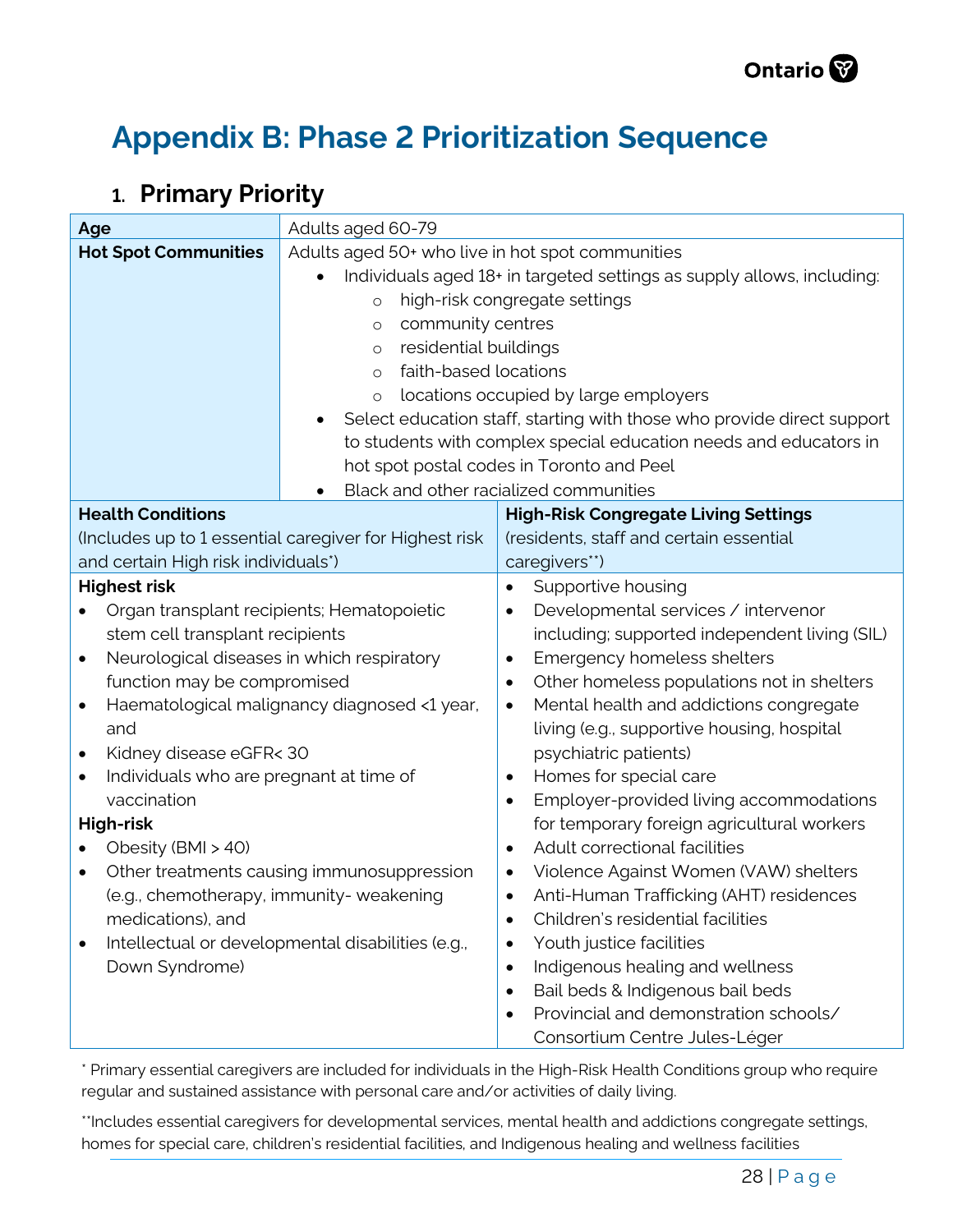## **2. Secondary Priority**

#### **Remaining individuals with High-Risk Health Conditions and At-Risk Health Conditions**

#### **At-risk**

- Immune deficiencies/ autoimmune disorders
- Stroke/cerebrovascular disease; diabetes; spleen problems
- Liver disease; respiratory diseases; heart disease; All cancers
- Diagnosis of mental disorder; substance use disorders; dementia
- Hypertension with end organ damage; Thalassemia; sickle cell disease, and

Other disabilities requiring direct support care in the community

#### **Remaining Hot Spot Communities**

## **Essential Workers who Cannot Work from Home**

#### **First Group\***

- Education staff directly supporting students with complex special education needs.
- Elementary/ secondary school staff (including educators, custodial, school bus drivers, administrative staff)
- Workers responding to critical events (including police, fire, special constables, children's aid society workers, emergency management, critical infrastructure restoration workers)
- Enforcement, inspection and compliance roles (including by-law enforcement, building inspectors, food inspectors, animal welfare inspectors, border inspection officers, labour inspectors/WSIB field workers)
- Individuals working in childcare as follows:
	- o All licensees, employees and students on an educational placement who interact directly with children in licensed childcare centres and in authorized recreation and skill building programs.
	- o Licensed home childcare and in-home service providers, employees of a home childcare agency and students on an educational placement
- Foster care agency workers (including customary care providers)
- Food manufacturing and distribution workers
- Agriculture and farm workers
- Funeral, crematorium and cemetery workers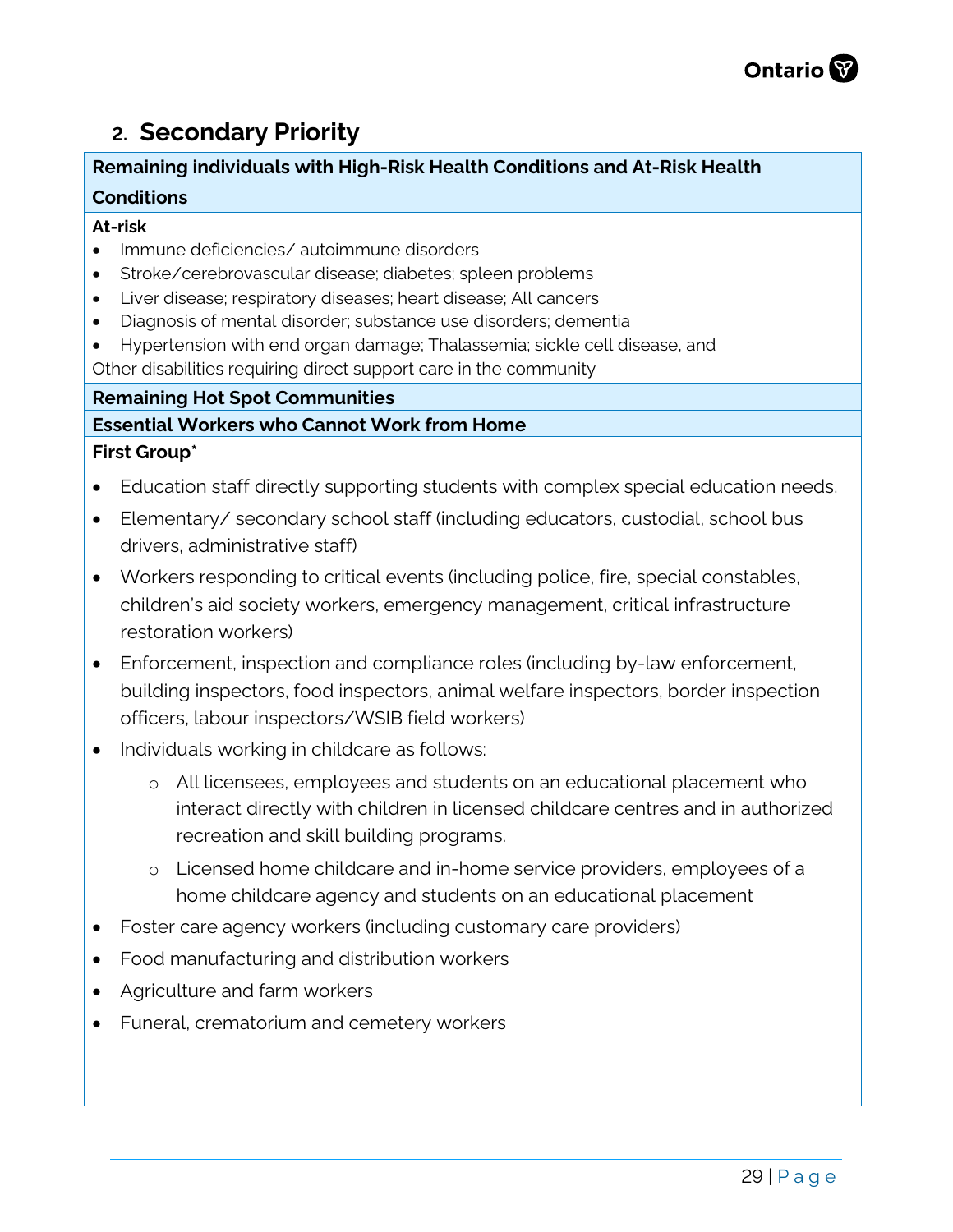#### **Second Group\***

- Essential and critical retail workers (including grocery, foodbank and non-clinical pharmacy workers, ServiceOntario workers, ServiceCanada and Passport Canada workers, wholesalers and general goods, restaurant workers, LCBO)
- Workers in manufacturing industries directly involved in supporting the COVID-19 response, construction including infrastructure, and other essential businesses and services where facilities are at heightened risk for COVID-19 outbreaks and spread.
- Social workers and other social services staff providing in-person client services (including youth justice workers, OW and ODSP case workers)
- Courts and justice system workers (including probation and parole workers.)
- Transportation, warehousing and distribution workers (including public transit workers, taxi drivers, truck drivers supporting essential services, marine and rail cargo and maintenance, highway maintenance)
- Electricity (including workers employed in system operations, generation, transmission, distribution and storage).
- Communications infrastructure workers (including cellular, satellite, landline, internet, public safety radio)
- Water and wastewater management workers
- Financial services workers (bank branch staff)
- Veterinarians and veterinary teams
- Waste management workers
- Oil and petroleum workers (including those working in petroleum refineries; those involved in the storage, transmission and distribution of crude oil and petroleum products and those needed for the retail sale of fuel).
- Natural gas and propane gas workers (including those working in the compression, storage, transmission and distribution of natural gas and propane)
- Mine workers (including those needed to ensure the continued operation of active mines)
- Uranium processing workers (those working in the refining and conversion of uranium, and fabrication of fuel for nuclear power plants).

\*Only includes frontline workers who cannot work from home meeting the description provided on pages 19-20.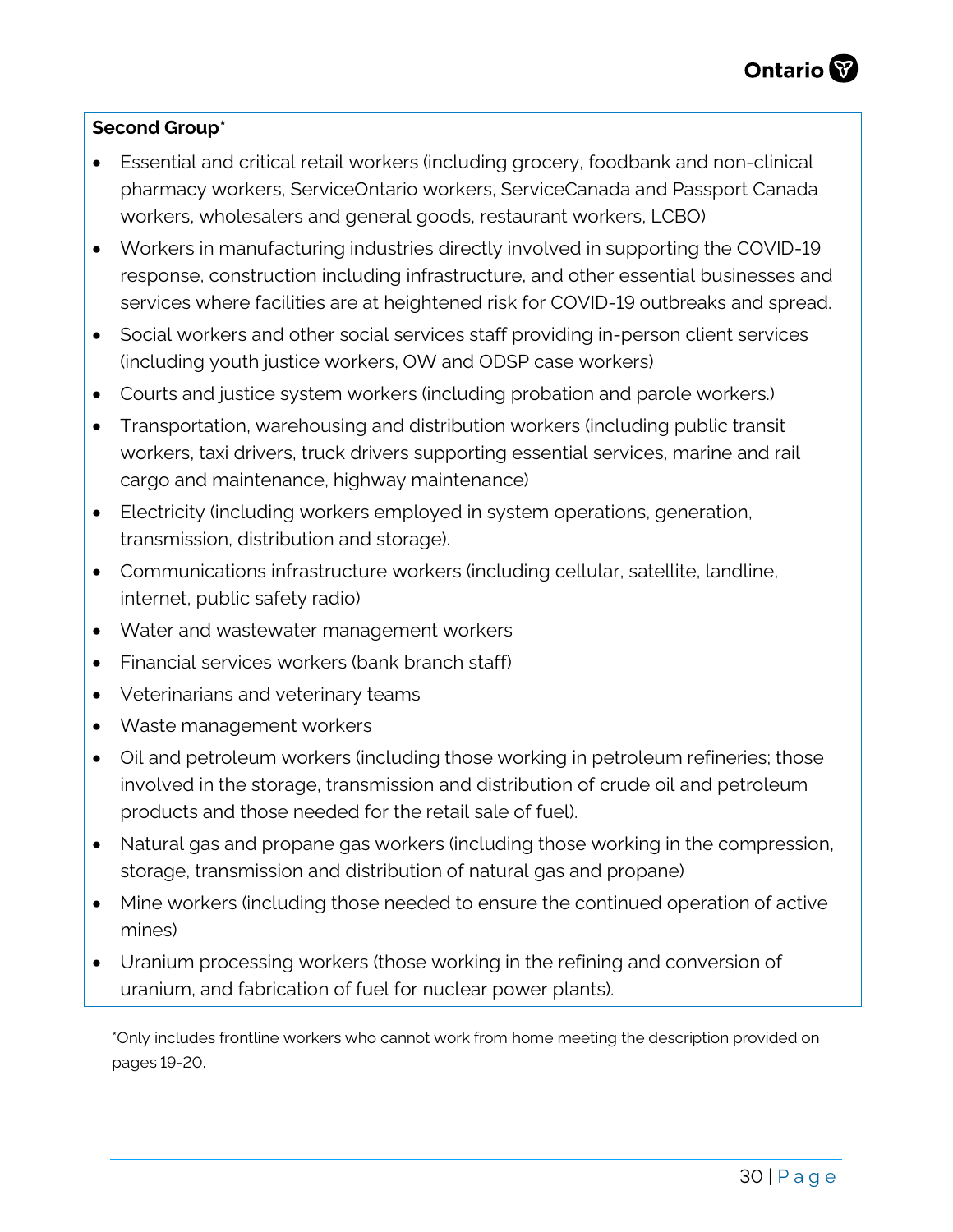## <span id="page-30-0"></span>**Appendix C: Anti-Racism Impact Assessment**

## **INTRODUCTION**

Systemic racism can occur as a result of unintended bias in policies, programs, decisions (e.g., procurement, funding, budgetary) or initiatives that appear neutral, but may have the effect of unduly disadvantaging Indigenous peoples and Black and racialized communities. It can take root in policies, programs, decisions (e.g., procurement, funding or budgetary) or initiatives that result in systemic barriers that impact access to opportunities and outcomes and can be perpetuated or amplified through inaction to mitigate them.

Anti-racism assessments of the impacts of policies, programs, decisions (e.g., procurement, funding or budgetary) and initiatives are integral to advancing an inclusive Ontario and in ensuring public sector programs and services are responsive to the diversity of Ontario and promote prosperity for all communities.

The Anti-Racism Directorate's (ARD) Anti-Racism Impact Assessment (ARIA) Framework establishes processes for identifying and monitoring racial equity impacts and outcomes of policies, programs, decisions and initiatives. It is a systematic, evidence-based process developed to assess a policy, program, decision or initiative's unforeseen and unintended adverse effects on racial equity and to modify it so that it does not result in negative impacts or a worsening of existing racial disparities.

Aligned with the objectives of the Anti-Racism Act, 2017, the ARIA framework is intended to enable government and broader public sector organizations to:

- Apply Data-Driven decision-making: racial equity assessments support informed decision making to ensure initiatives are in the public interests
- Respond to public concern: Responsiveness is a cornerstone of citizencentric public service and a core OPS value. Applying an anti-racism approach helps to ensure that the experiences, needs and perspectives of all citizens are being addressed.
- Demonstrate racial equity gains as added value: Efforts to achieve racial equity help to create an inclusive and prosperous Ontario.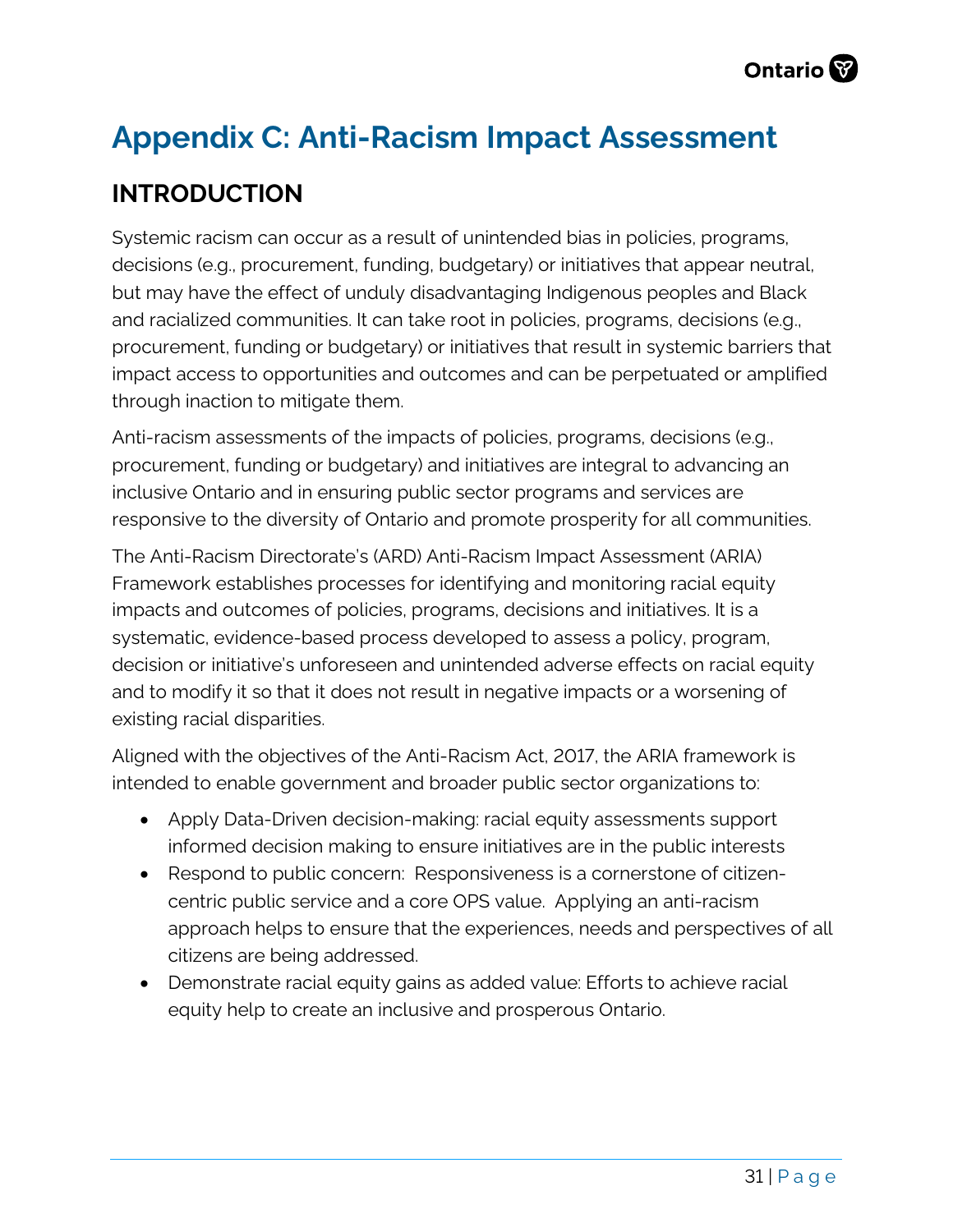As part of its development of the ARIA Framework, ARD has prepared the ARIA Fast Track Review Tool, which provides the Ontario Public Service (OPS) and public sector organization's (PSOs) with a set of questions to consider how policies, programs, decisions and initiatives impact equity and outcomes for Indigenous peoples and Black and racialized communities.

This Fast Track Review Tool is available for use while additional ARIA implementation tools/supports currently under development are finalized for Fall 2021.

## **ARIA PROCESS: Fast Track Assessment**

The ARIA process consists of six steps: preparation, scoping, assessing impacts, assessing mitigating options, and monitoring and evaluation.

#### **1. PREPARATION**

A policy, program, decision (e.g., procurement, funding or budgetary) or initiative may exert differential or adverse impacts and outcomes that create and sustain racial inequities. In order to prepare for the ARIA assessment and scoping, gather relevant quantitative and qualitative data pertaining to the policy, program, decision or initiative. This may include, but is not limited to:

- relevant administrative data
- program reviews/evaluations
- performance measures (and related records of complaints from clients, stakeholders, and the public)
- consultative evidence or findings from engagement of affected communities, community stakeholders, and subject matter experts

#### **2. SCOPING**

To gain a preliminary understanding of the potential nature and extent of the racial disparities or lack of racial equity related to the policy, program, service or process being reviewed, the following questions should be considered:

- What problem or issue is this policy, program, decision or initiative aiming to solve/address?
- Who is the target population of the policy, program, decision or initiative and why?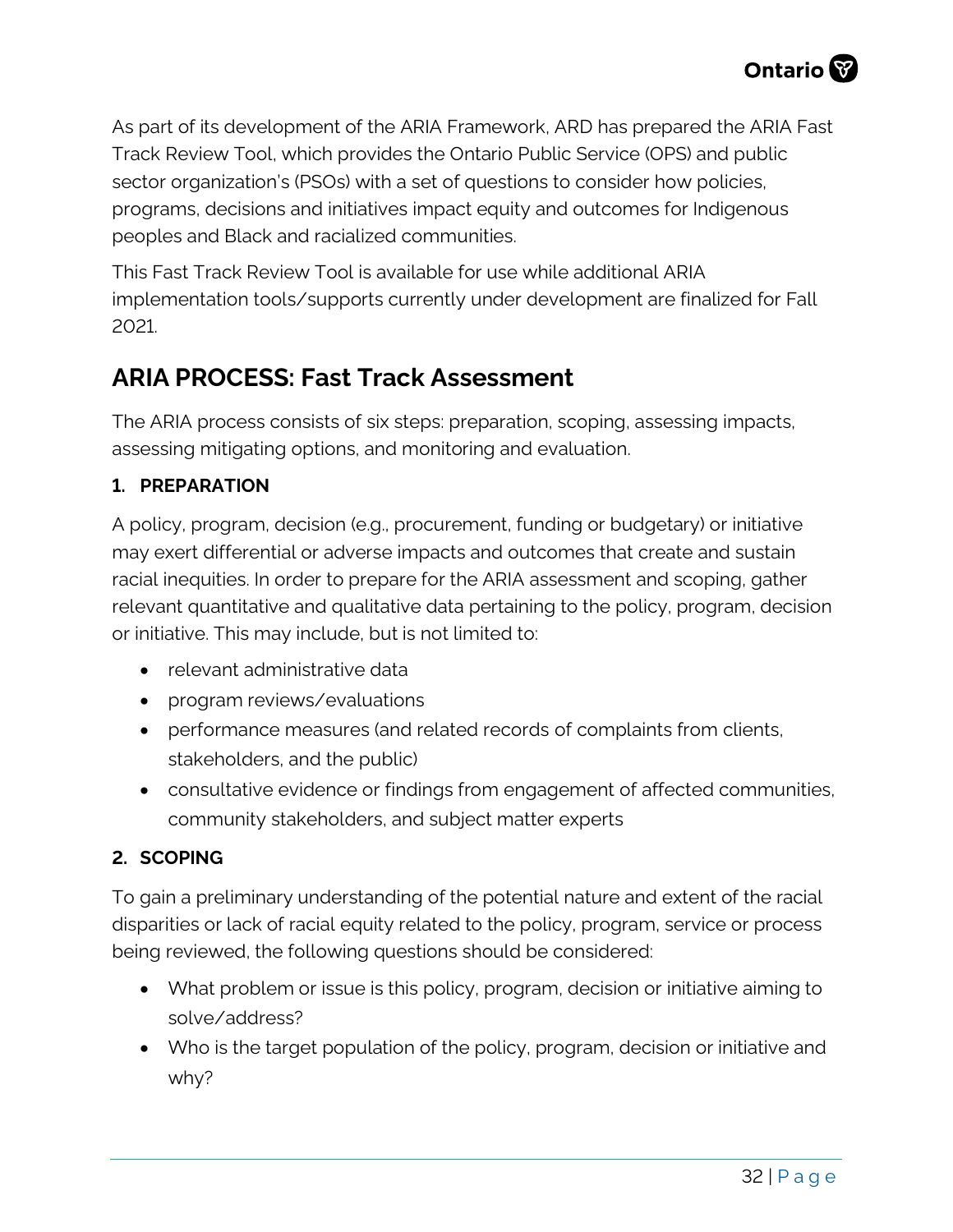- What are the expected impacts/outcomes of the policy, program, decision or initiative for the target population? What would happen in the absence of the introduction of this policy for the target population?
- What share of the target population do Indigenous, Black and racialized people comprise? Is this greater or less than the general population?

#### **3. ASSESSING IMPACTS**

A policy, program, decision or initiative may have adverse effects on racial equity by unduly privileging some populations and disadvantaging others.

Using the gathered quantitative and qualitative evidence, estimate how the existing or proposed policy, program, decision or initiative may differently impact Indigenous peoples, Black, and racialized communities than White populations.

Consider the following questions:

- What are the expected positive impacts/outcomes of the policy, program, decision or initiative for Indigenous peoples and Black and racialized communities, and how does that differ from White populations?
- What are the expected adverse impacts/outcomes of the policy, program, decision or initiative for Indigenous peoples, Black and racialized communities, and how does that differ from White populations?
- Is there parity in impacts and outcomes across Indigenous peoples and Black, racialized and White populations?
- What would happen in the absence of the introduction of this policy, program, decision, or initiative to Indigenous peoples and Black and racialized communities affected by this problem?
- What would happen in the absence of the introduction of this policy, program, decision, or initiative to White populations affected by this problem?

#### **4. ASSESSING MITIGATION OPTIONS**

To develop options to reduce, remedy, or prevent adverse impacts of initiatives on Indigenous peoples, and Black and racialized communities, consider the following questions:

- What systemic or other factors might have led to the inequities over time, i.e., its root cause/source?
- Would the problem have occurred if these causes had not been present?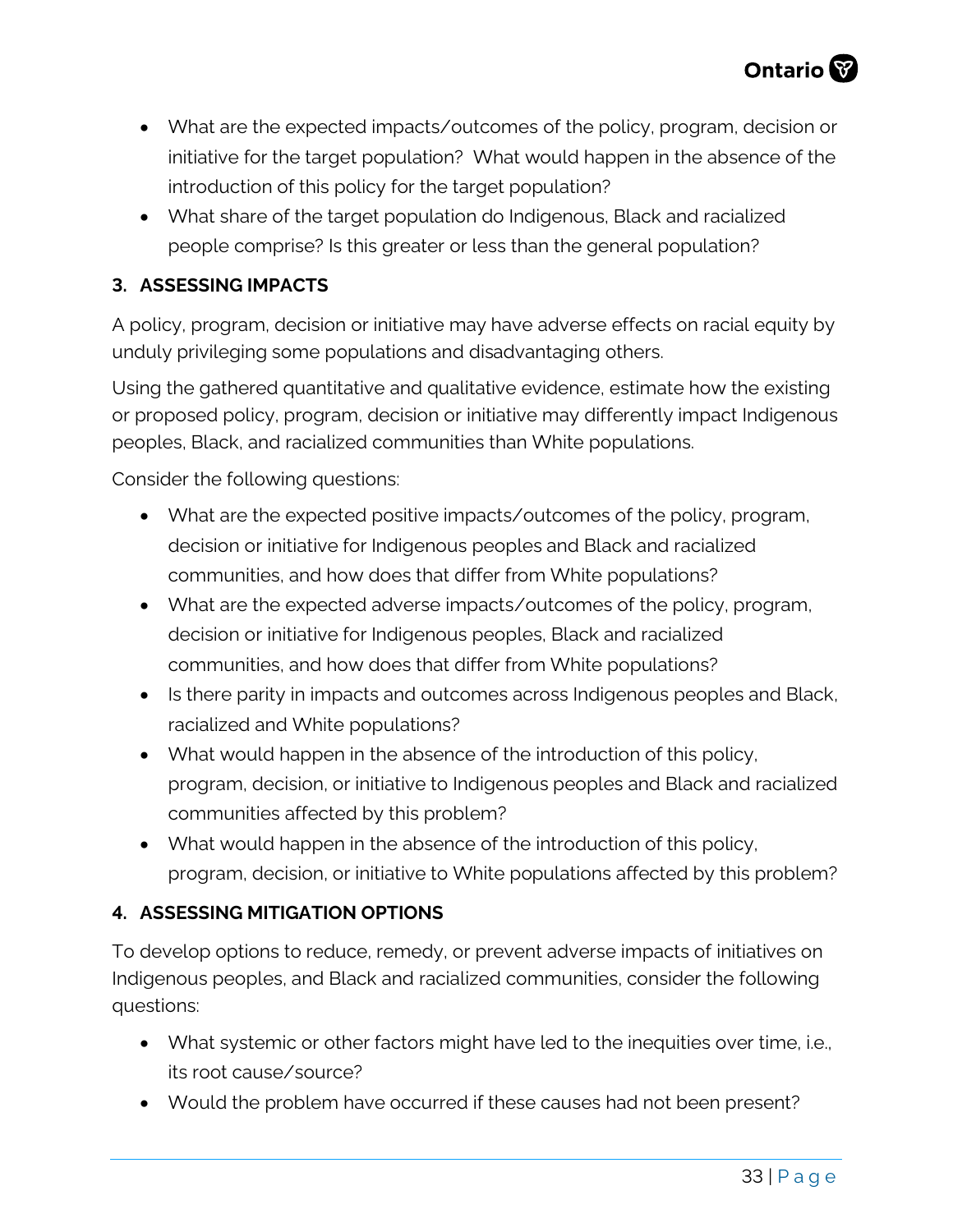

- Has each identified root cause of the issue/problem/impact been evaluated to determine how best to prevent it from amplifying the harms?
- What are the options to eliminate or mitigate the adverse impacts and advance racial equity?
- Which population groups are likely to benefit from implementing the options? Who will have their benefits diminished?

#### **5. IMPLEMENTATION AND REPORTING**

To implement actions to mitigate, remedy, or prevent adverse impacts, ensure public transparency and accountability, and improve future actions to advance racial equity, consider the following questions:

- What option(s) are possible to implement to mitigate or eliminate adverse racial impacts/outcomes? Are there risks to implementing the option(s)? What are the risks for not implementing them? What mitigations are possible?
- What is the plan for implementing the remedial option(s)?
- How will accountability for effective implementation be ensured?
- What will be the reporting strategy, including key messages to help advance racial equity and build broad support for the option(s)?

#### **6. MONITORING AND EVALUATION**

To measure and understand the actual impacts on racial equity of actions taken, consider the following question:

• How will the impacts and outcomes of the remedial actions be measured, monitored and evaluated over time?